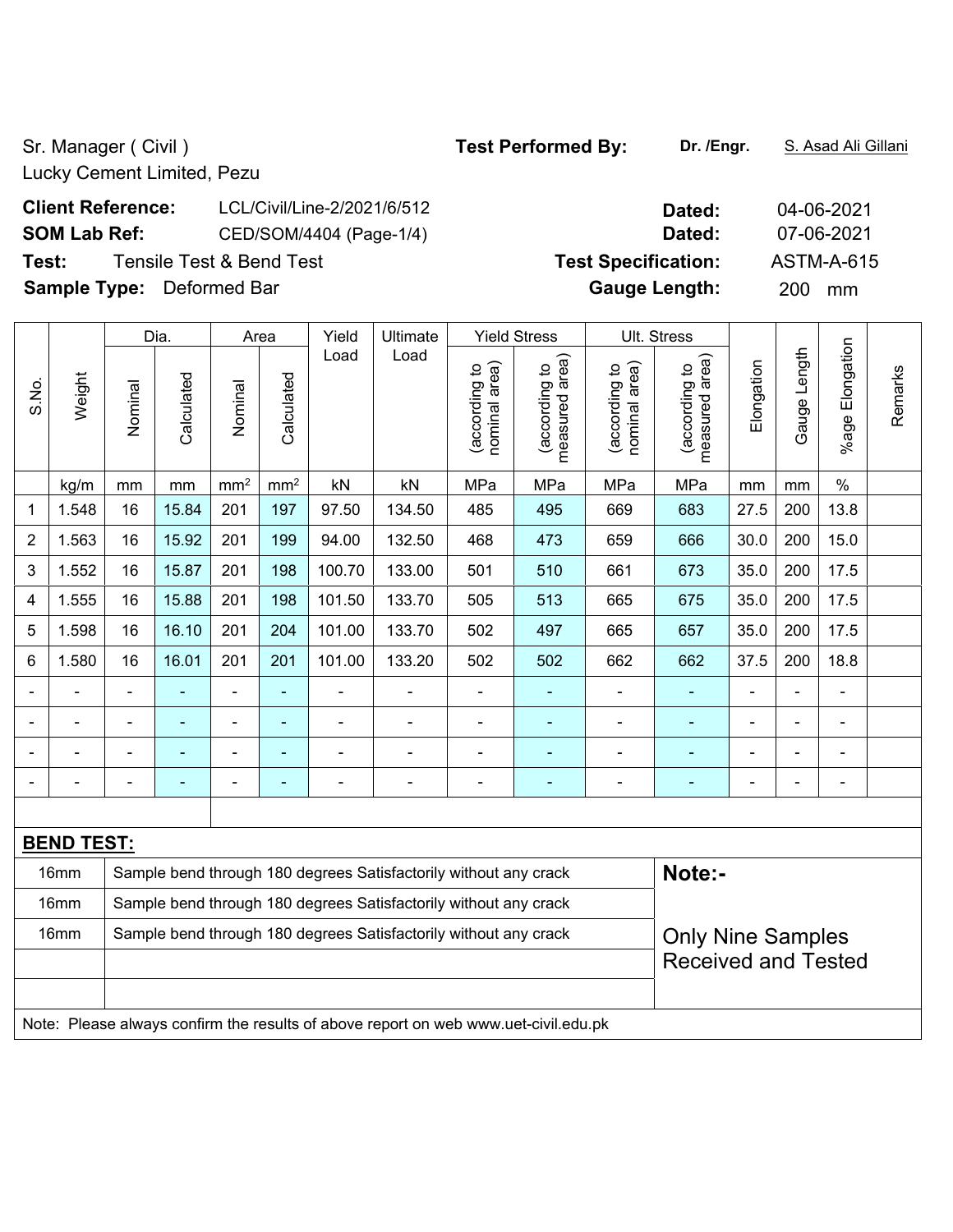Lucky Cement Limited, Pezu

# **Client Reference:** LCL/Civil/Line-2/2021/6/512 **Dated:** 04-06-2021 **SOM Lab Ref:** CED/SOM/4404 (Page-2/4) **Dated:** 07-06-2021 **Test:** Tensile Test & Bend Test **Test Specification:** ASTM-A-615 **Sample Type:** Deformed Bar(Al-Moiz Steel) **Gauge Length:** 200 mm

|                |                                                                                     |                | Dia.           |                 | Area            | Yield          | Ultimate                                                         |                                | <b>Yield Stress</b>                |                                | Ult. Stress                     |                |                |                 |         |
|----------------|-------------------------------------------------------------------------------------|----------------|----------------|-----------------|-----------------|----------------|------------------------------------------------------------------|--------------------------------|------------------------------------|--------------------------------|---------------------------------|----------------|----------------|-----------------|---------|
| S.No.          | Weight                                                                              | Nominal        | Calculated     | Nominal         | Calculated      | Load           | Load                                                             | nominal area)<br>(according to | area)<br>(according to<br>measured | (according to<br>nominal area) | measured area)<br>(according to | Elongation     | Gauge Length   | %age Elongation | Remarks |
|                | kg/m                                                                                | mm             | mm             | mm <sup>2</sup> | mm <sup>2</sup> | kN             | kN                                                               | MPa                            | MPa                                | MPa                            | MPa                             | mm             | mm             | $\%$            |         |
| 1              | 0.994                                                                               | 12             | 12.72          | 113             | 127             | 55.50          | 85.20                                                            | 491                            | 438                                | 753                            | 671                             | 32.5           | 200            | 16.3            |         |
| $\overline{2}$ | 0.989                                                                               | 12             | 12.67          | 113             | 126             | 55.70          | 85.20                                                            | 492                            | 443                                | 753                            | 677                             | 32.5           | 200            | 16.3            |         |
| 3              | 0.997                                                                               | 12             | 12.72          | 113             | 127             | 55.60          | 84.50                                                            | 492                            | 438                                | 747                            | 666                             | 30.0           | 200            | 15.0            |         |
| 4              | 0.992                                                                               | 12             | 12.68          | 113             | 126             | 55.50          | 84.20                                                            | 491                            | 440                                | 744                            | 667                             | 35.0           | 200            | 17.5            |         |
| $\blacksquare$ |                                                                                     | $\blacksquare$ |                | $\blacksquare$  | $\blacksquare$  | $\blacksquare$ | ÷,                                                               | ä,                             | $\blacksquare$                     | ÷,                             | ä,                              | $\blacksquare$ | ä,             |                 |         |
|                |                                                                                     |                |                | ä,              | ä,              | $\blacksquare$ | ä,                                                               | ä,                             | ÷,                                 | ä,                             | ä,                              | $\blacksquare$ | ä,             | $\blacksquare$  |         |
|                |                                                                                     |                |                | ٠               | ٠               |                | $\blacksquare$                                                   |                                |                                    | ÷                              | ÷                               | Ē,             | $\blacksquare$ |                 |         |
| $\blacksquare$ |                                                                                     | $\blacksquare$ | $\blacksquare$ | $\blacksquare$  | $\blacksquare$  |                | $\blacksquare$                                                   | $\blacksquare$                 | $\blacksquare$                     | ÷                              | $\blacksquare$                  | $\blacksquare$ | $\blacksquare$ | $\blacksquare$  |         |
| $\blacksquare$ |                                                                                     | Ē,             |                | $\blacksquare$  | $\blacksquare$  | $\blacksquare$ | $\blacksquare$                                                   | $\blacksquare$                 |                                    | ÷                              | $\blacksquare$                  | ä,             | $\blacksquare$ | $\blacksquare$  |         |
| $\blacksquare$ |                                                                                     | -              | $\blacksquare$ | ÷               | ٠               | $\overline{a}$ | $\blacksquare$                                                   | $\blacksquare$                 | $\blacksquare$                     | ä,                             | ÷                               | $\blacksquare$ | $\blacksquare$ | $\blacksquare$  |         |
|                |                                                                                     |                |                |                 |                 |                |                                                                  |                                |                                    |                                |                                 |                |                |                 |         |
|                | <b>BEND TEST:</b>                                                                   |                |                |                 |                 |                |                                                                  |                                |                                    |                                |                                 |                |                |                 |         |
|                | 12mm                                                                                |                |                |                 |                 |                | Sample bend through 180 degrees Satisfactorily without any crack |                                |                                    |                                | Note:-                          |                |                |                 |         |
|                | 12mm                                                                                |                |                |                 |                 |                | Sample bend through 180 degrees Satisfactorily without any crack |                                |                                    |                                |                                 |                |                |                 |         |
|                |                                                                                     |                |                |                 |                 |                |                                                                  |                                |                                    |                                | <b>Only Six Samples</b>         |                |                |                 |         |
|                |                                                                                     |                |                |                 |                 |                |                                                                  |                                |                                    |                                | <b>Received and Tested</b>      |                |                |                 |         |
|                |                                                                                     |                |                |                 |                 |                |                                                                  |                                |                                    |                                |                                 |                |                |                 |         |
|                | Note: Please always confirm the results of above report on web www.uet-civil.edu.pk |                |                |                 |                 |                |                                                                  |                                |                                    |                                |                                 |                |                |                 |         |
|                |                                                                                     |                |                |                 |                 |                |                                                                  |                                |                                    |                                |                                 |                |                |                 |         |

## Sr. Manager ( Civil ) **Test Performed By:** Dr. /Engr. **S. Asad Ali Gillani** Sr. Manager ( Civil )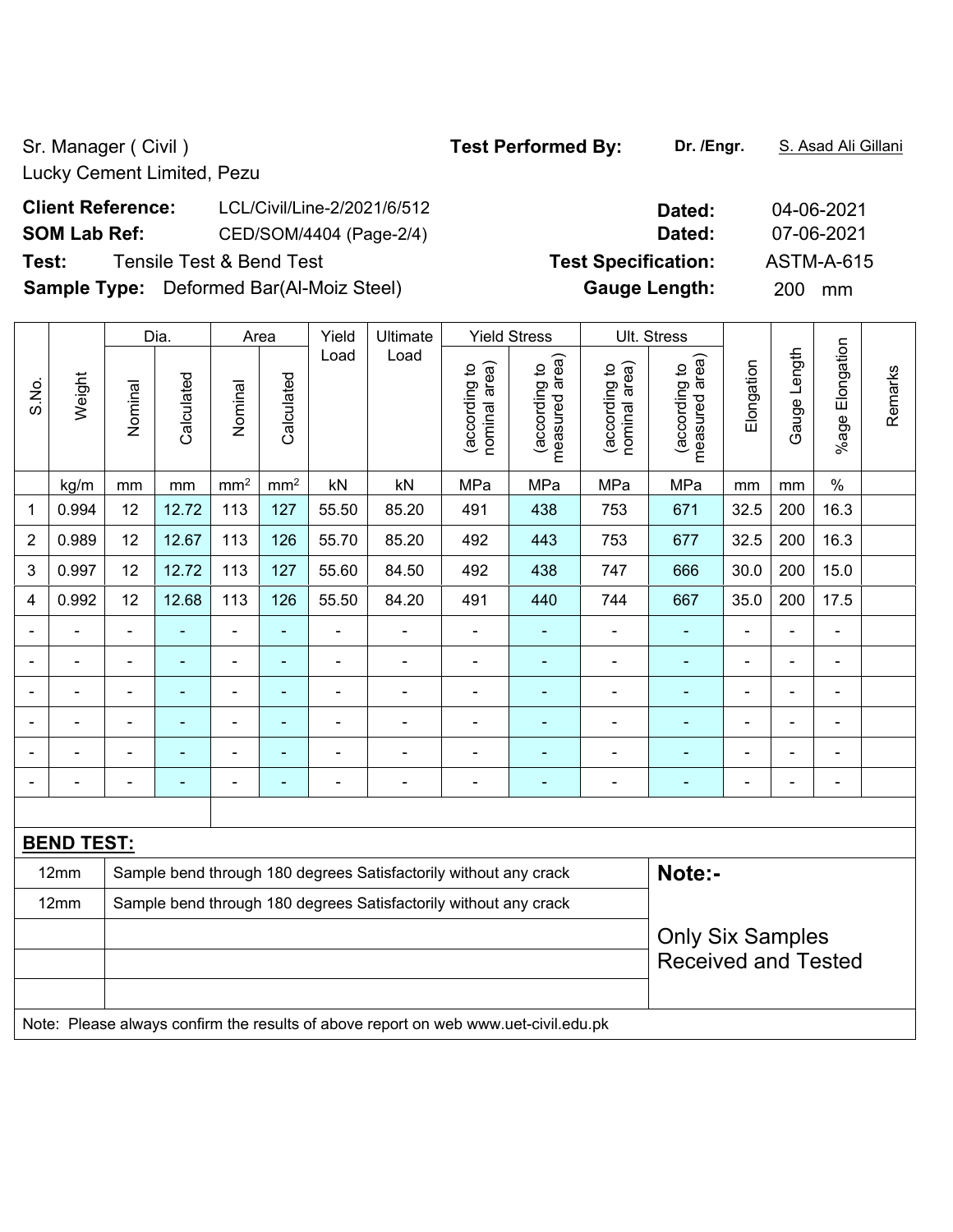Sr. Manager ( Civil ) **Test Performed By:** Dr. /Engr. **S. Asad Ali Gillani** Sr. Manager ( Civil )

Lucky Cement Limited, Pezu

# **Client Reference:** LCL/Civil/Line-2/2021/6/512 **Dated:** 04-06-2021 **SOM Lab Ref:** CED/SOM/4404 (Page-3/4) **Dated:** 07-06-2021 **Test:** Tensile Test & Bend Test **Test Specification:** ASTM-A-615 **Sample Type:** Deformed Bar **Gauge Length:** 200 mm

%age Elongation %age Elongation Gauge Length Load Load Gauge Length (according to<br>measured area) (according to<br>measured area) measured area) measured area) (according to<br>nominal area) (according to<br>nominal area) nominal area) nominal area) Elongation Elongation (according to (according to (according to (according to Remarks Remarks **Calculated Calculated** Weight S.No. Calculated Calculated Nominal Nominal Nominal Nominal  $\vert$  kg/m  $\vert$  mm  $\vert$  mm $^2$   $\vert$  mm $^2$   $\vert$  kN  $\vert$  kN  $\vert$  MPa  $\vert$  MPa  $\vert$  MPa  $\vert$  mm  $\vert$  mm  $\vert$  % 1 | 2.231 | 20 | 19.02 | 314 | 284 | 136.70 | 184.50 | 435 | 482 | 587 | 650 | 32.5 | 200 | 16.3 2 | 2.202 | 20 | 18.90 | 314 | 280 | 135.70 | 183.50 | 432 | 484 | 584 | 655 | 30.0 | 200 | 15.0 3 | 2.200 | 20 | 18.89 | 314 | 280 | 129.20 | 189.70 | 411 | 462 | 604 | 677 | 37.5 | 200 | 18.8 4 | 2.190 | 20 | 18.85 | 314 | 279 | 129.00 | 189.70 | 411 | 463 | 604 | 680 | 35.0 | 200 | 17.5 - - - - - - - - - - - - - - - - - - - - - - - - - - - - - - - - - - - - - - - - - - - - - - - - - - - - - - - - - - - - - - - - - - - - - - - - - - - - - - - - - - - - - - - - - - **BEND TEST:**  20mm Sample bend through 180 degrees Satisfactorily without any crack **Note:- Note:** 20mm Sample bend through 180 degrees Satisfactorily without any crack Only Six Samples Received and Tested Note: Please always confirm the results of above report on web www.uet-civil.edu.pk

Dia. | Area | Yield | Ultimate | Yield Stress | Ult. Stress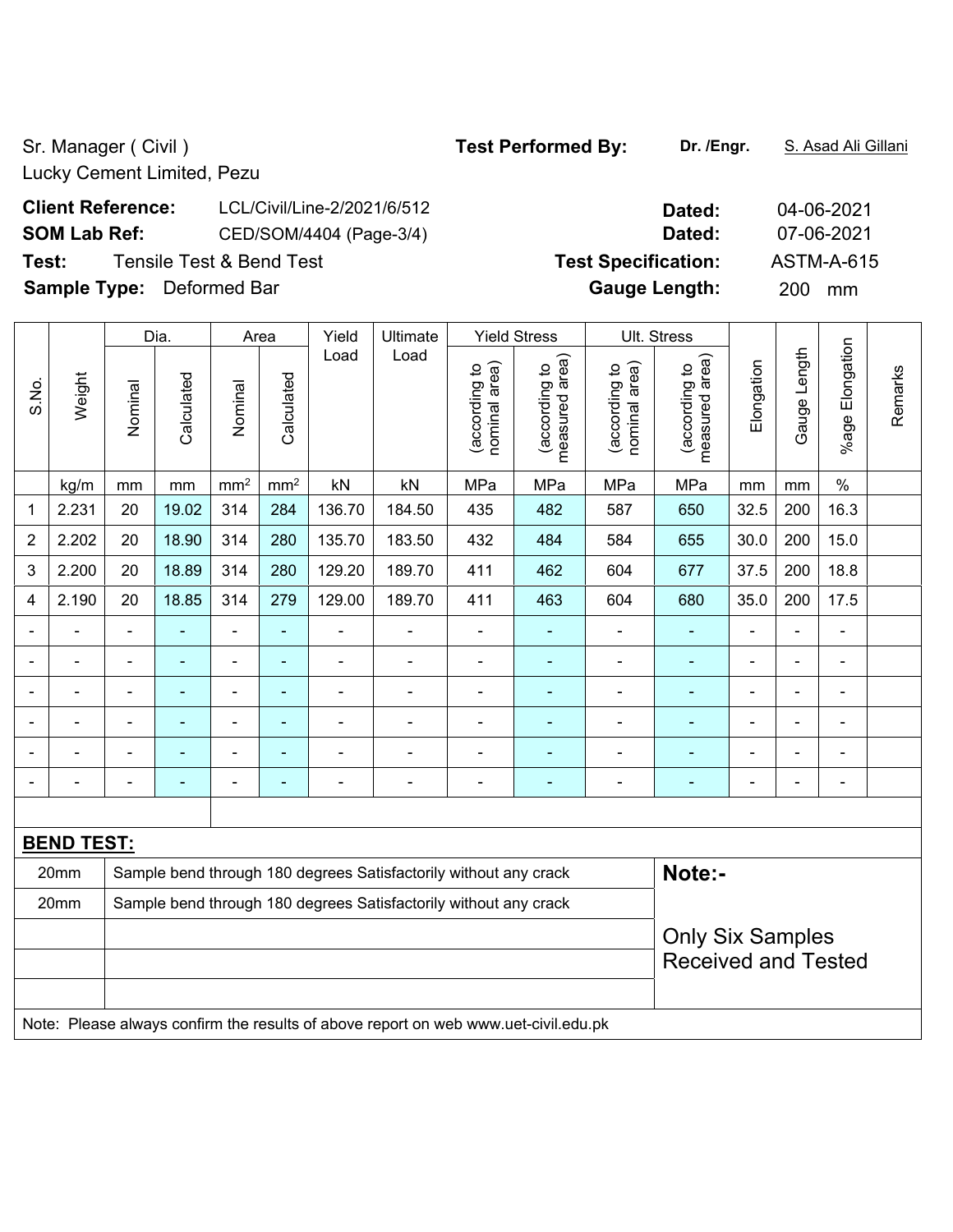Sr. Manager ( Civil ) **Test Performed By:** Dr. /Engr. **S. Asad Ali Gillani** Sr. Manager ( Civil )

Lucky Cement Limited, Pezu

# **Client Reference:** LCL/Civil/Line-2/2021/6/512 **Dated:** 04-06-2021 **SOM Lab Ref:** CED/SOM/4404 (Page-4/4) **Dated:** 07-06-2021 **Test:** Tensile Test & Bend Test **Test Specification:** ASTM-A-615 **Sample Type:** Deformed Bar **Gauge Length:** 200 mm

Dia. | Area | Yield | Ultimate | Yield Stress | Ult. Stress %age Elongation %age Elongation Gauge Length Load Load Gauge Length (according to<br>measured area) measured area) measured area) (according to<br>nominal area) (according to<br>measured area) (according to<br>nominal area) nominal area) nominal area) Elongation (according to (according to (according to (according to Elongation **Calculated Calculated** Weight Calculated Calculated S.No. Nominal Nominal Nominal Nominal  $\vert$  kg/m  $\vert$  mm  $\vert$  mm $^2$   $\vert$  mm $^2$   $\vert$  kN  $\vert$  kN  $\vert$  MPa  $\vert$  MPa  $\vert$  MPa  $\vert$  mm  $\vert$  mm  $\vert$  % 1 | 3.813 | 25 | 24.88 | 491 | 486 | 214.00 | 321.00 | 436 | 441 | 654 | 661 | 40.0 | 200 | 20.0 2 | 3.821 | 25 | 24.90 | 491 | 487 | 212.00 | 319.50 | 432 | 436 | 651 | 657 | 40.0 | 200 | 20.0 3 | 3.775 | 25 | 24.74 | 491 | 481 | 212.50 | 318.70 | 433 | 442 | 649 | 663 | 42.5 | 200 | 21.3 4 | 3.795 | 25 | 24.81 | 491 | 483 | 211.00 | 318.00 | 430 | 437 | 648 | 658 | 35.0 | 200 | 17.5 5 3.800 25 24.83 491 484 212.50 319.50 433 439 651 661 42.5 200 21.3 6 3.785 25 24.78 491 482 212.00 319.50 432 440 651 663 37.5 200 18.8 7 | 3.829 | 25 | 24.92 | 491 | 488 | 213.00 | 319.00 | 434 | 437 | 650 | 654 | 40.0 | 200 | 20.0 8 | 3.831 | 25 | 24.93 | 491 | 488 | 212.50 | 319.00 | 433 | 436 | 650 | 654 | 40.0 | 200 | 20.0 9 | 3.818 | 25 | 24.88 | 491 | 486 | 212.00 | 318.90 | 432 | 436 | 650 | 656 | 40.0 | 200 | 20.0 10 3.803 25 24.84 491 484 212.00 319.70 432 438 651 660 35.0 200 17.5

| <b>BEND TEST:</b> |                                                                                     |                             |  |  |  |  |  |  |  |  |  |
|-------------------|-------------------------------------------------------------------------------------|-----------------------------|--|--|--|--|--|--|--|--|--|
| 25mm              | Sample bend through 180 degrees Satisfactorily without any crack                    | Note:-                      |  |  |  |  |  |  |  |  |  |
| 25mm              | Sample bend through 180 degrees Satisfactorily without any crack                    |                             |  |  |  |  |  |  |  |  |  |
| 25mm              | Sample bend through 180 degrees Satisfactorily without any crack                    | <b>Only Fifteen Samples</b> |  |  |  |  |  |  |  |  |  |
| 25mm              | Sample bend through 180 degrees Satisfactorily without any crack                    | <b>Received and Tested</b>  |  |  |  |  |  |  |  |  |  |
| 25mm              | Sample bend through 180 degrees Satisfactorily without any crack                    |                             |  |  |  |  |  |  |  |  |  |
|                   | Note: Please always confirm the results of above report on web www.uet-civil.edu.pk |                             |  |  |  |  |  |  |  |  |  |

Remarks

Remarks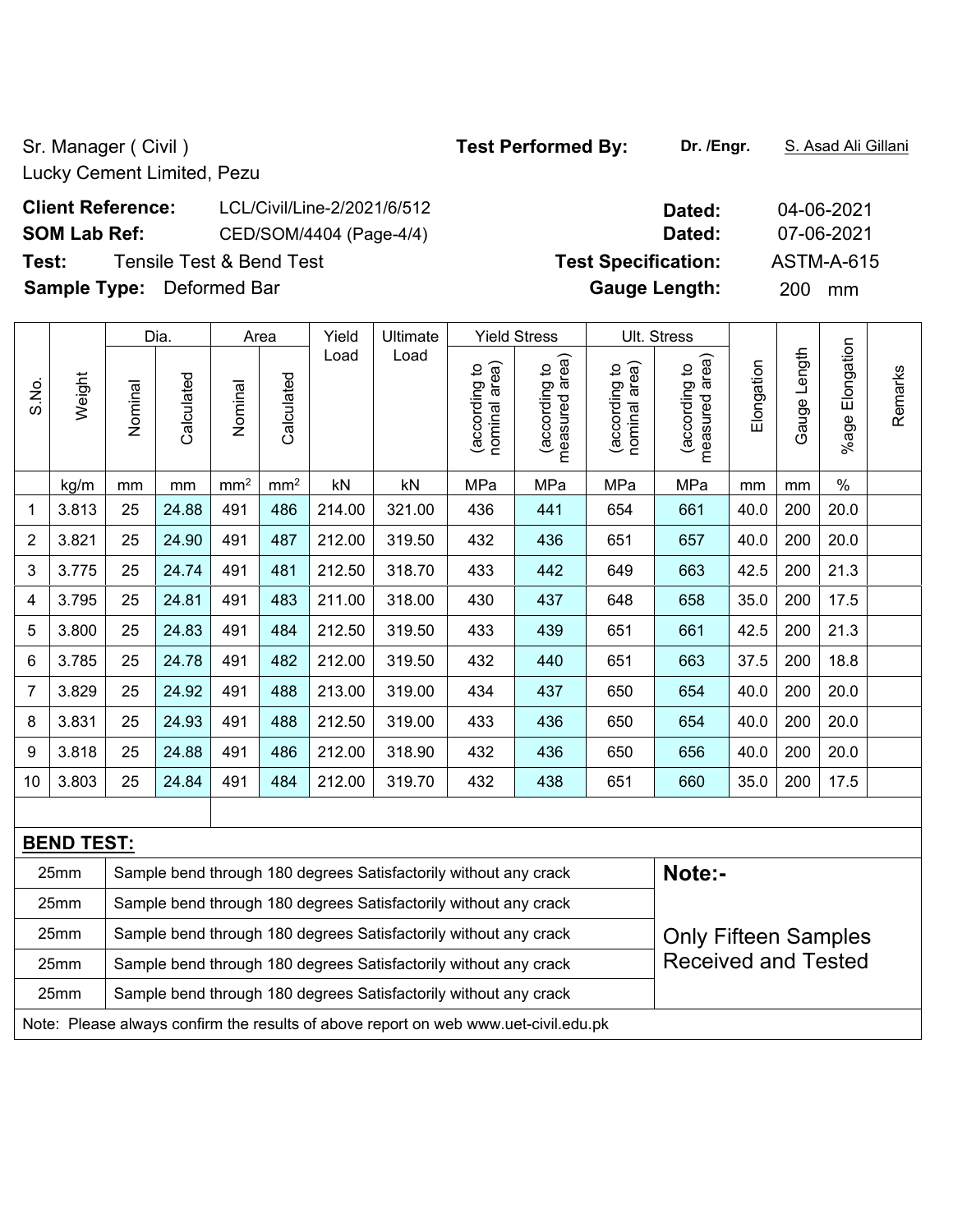Abdul Rashid Buzdar (Project Manager) **Test Performed By: Dr. /Engr.** S. Asad Ali Gillani BWRDSP CONSULTANTS, Construction of KARKH Valley Development Subproject,MRB (NCB-01)

Only Twelve Samples Received and Tested

| <b>Client Reference:</b>         | 4078/061/ARB/01/254     | Dated:                     | 04-06-2021        |
|----------------------------------|-------------------------|----------------------------|-------------------|
| <b>SOM Lab Ref:</b>              | CED/SOM/4413 (Page-1/1) | Dated:                     | 07-06-2021        |
| Test:<br>ONLY BEND TEST          |                         | <b>Test Specification:</b> | <b>ASTM-A-615</b> |
| <b>Sample Type:</b> Deformed Bar |                         | <b>Gauge Length:</b>       | <b>200</b><br>mm  |

19mm | Sample bend through 180 degrees Satisfactorily without any crack

12.7mm | Sample bend through 180 degrees Satisfactorily without any crack

Note: Please always confirm the results of above report on web www.uet-civil.edu.pk

|                          |                   |                                                                  | Dia.       |                 | Area            | Yield          | Ultimate                                                         |                                | <b>Yield Stress</b>             |                                | Ult. Stress                     |                |                |                       |         |
|--------------------------|-------------------|------------------------------------------------------------------|------------|-----------------|-----------------|----------------|------------------------------------------------------------------|--------------------------------|---------------------------------|--------------------------------|---------------------------------|----------------|----------------|-----------------------|---------|
| S.No.                    | Weight            | Nominal                                                          | Calculated | Nominal         | Calculated      | Load           | Load                                                             | nominal area)<br>(according to | measured area)<br>(according to | (according to<br>nominal area) | measured area)<br>(according to | Elongation     | Gauge Length   | Elongation<br>$%$ age | Remarks |
|                          | kg/m              | mm                                                               | mm         | mm <sup>2</sup> | mm <sup>2</sup> | kN             | kN                                                               | MPa                            | MPa                             | MPa                            | MPa                             | mm             | mm             | $\%$                  |         |
| 1                        | 4.869             | 28                                                               | 28.10      | 616             | 620             | 302.20         | 405.50                                                           | 491                            | 488                             | 659                            | 655                             | 40.0           | 200            | 20.0                  |         |
| $\sqrt{2}$               | 4.941             | 28                                                               | 28.31      | 616             | 629             | 301.70         | 408.20                                                           | 490                            | 480                             | 663                            | 649                             | 37.5           | 200            | 18.8                  |         |
| $\mathbf{3}$             | 3.881             | 25                                                               | 25.09      | 491             | 494             | 242.20         | 331.20                                                           | 493                            | 490                             | 675                            | 670                             | 37.5           | 200            | 18.8                  |         |
| $\overline{\mathcal{A}}$ | 3.880             | 25                                                               | 25.09      | 491             | 494             | 246.70         | 327.70                                                           | 503                            | 500                             | 668                            | 664                             | 27.5           | 200            | 13.8                  |         |
| 5                        | 2.233             | 19                                                               | 19.03      | 284             | 285             | 136.60         | 182.00                                                           | 482                            | 481                             | 642                            | 640                             | 37.5           | 200            | 18.8                  |         |
| $6\,$                    | 2.257             | 19                                                               | 19.13      | 284             | 287             | 136.20         | 180.90                                                           | 480                            | 474                             | 638                            | 630                             | 32.5           | 200            | 16.3                  |         |
| $\overline{7}$           | 0.986             | 12.7                                                             | 12.65      | 123             | 126             | 60.20          | 81.00                                                            | 491                            | 480                             | 660                            | 645                             | 30.0           | 200            | 15.0                  |         |
| 8                        | 0.973             | 12.7                                                             | 12.57      | 123             | 124             | 59.00          | 79.70                                                            | 481                            | 476                             | 649                            | 643                             | 32.5           | 200            | 16.3                  |         |
|                          |                   |                                                                  |            |                 |                 |                |                                                                  |                                |                                 |                                |                                 |                |                |                       |         |
|                          |                   |                                                                  | ۰          |                 | ۰               | $\blacksquare$ | $\overline{\phantom{0}}$                                         | $\overline{a}$                 | $\overline{\phantom{0}}$        | $\blacksquare$                 | $\blacksquare$                  | $\blacksquare$ | $\blacksquare$ | $\blacksquare$        |         |
|                          |                   |                                                                  |            |                 |                 |                |                                                                  |                                |                                 |                                |                                 |                |                |                       |         |
|                          | <b>BEND TEST:</b> |                                                                  |            |                 |                 |                |                                                                  |                                |                                 |                                |                                 |                |                |                       |         |
|                          | 28mm              |                                                                  |            |                 |                 |                | Sample bend through 180 degrees Satisfactorily without any crack |                                |                                 |                                | Note:-                          |                |                |                       |         |
|                          | 25mm              | Sample bend through 180 degrees Satisfactorily without any crack |            |                 |                 |                |                                                                  |                                |                                 |                                |                                 |                |                |                       |         |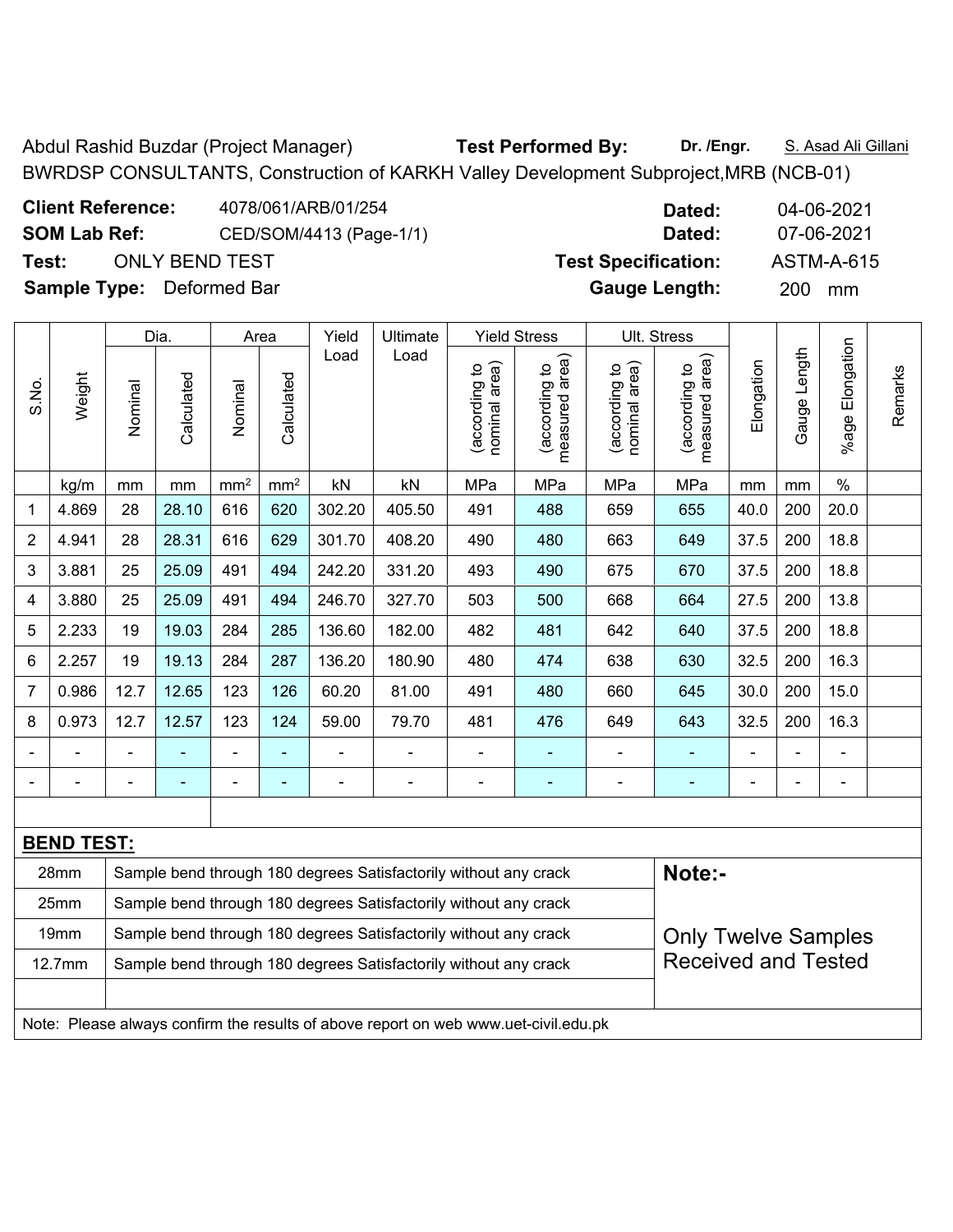Abdul Rashid Buzdar (Project Manager) **Test Performed By: Dr. /Engr.** S. Asad Ali Gillani BWRDSP CONSULTANTS, Construction of KARKH Valley Development Subproject,MRB (NCB-01)

| <b>Client Reference:</b>         | 4078/061/ARB/01/256     | Dated:                     | 04-06-2021        |
|----------------------------------|-------------------------|----------------------------|-------------------|
| <b>SOM Lab Ref:</b>              | CED/SOM/4414 (Page-1/1) | Dated:                     | 07-05-2021        |
| Test:                            | ONLY BEND TEST          | <b>Test Specification:</b> | <b>ASTM-A-615</b> |
| <b>Sample Type:</b> Deformed Bar |                         | <b>Gauge Length:</b>       | <b>200</b><br>mm  |

|                |                   |                                                                  | Dia.       |                 | Area            | Yield  | Ultimate                                                         |                                | <b>Yield Stress</b>             |                                | Ult. Stress                        |                |                              |                              |         |
|----------------|-------------------|------------------------------------------------------------------|------------|-----------------|-----------------|--------|------------------------------------------------------------------|--------------------------------|---------------------------------|--------------------------------|------------------------------------|----------------|------------------------------|------------------------------|---------|
| S.No.          | Weight            | Nominal                                                          | Calculated | Nominal         | Calculated      | Load   | Load                                                             | nominal area)<br>(according to | measured area)<br>(according to | (according to<br>nominal area) | area)<br>(according to<br>measured | Elongation     | Length<br>Gauge              | Elongation<br>%age           | Remarks |
|                | kg/m              | mm                                                               | mm         | mm <sup>2</sup> | mm <sup>2</sup> | kN     | kN                                                               | MPa                            | MPa                             | MPa                            | MPa                                | mm             | mm                           | $\%$                         |         |
| 1              | 3.828             | 25                                                               | 24.93      | 491             | 488             | 228.70 | 322.50                                                           | 466                            | 469                             | 657                            | 661                                | 35.0           | 200                          | 17.5                         |         |
| $\overline{2}$ | 3.836             | 25                                                               | 24.94      | 491             | 489             | 229.70 | 323.20                                                           | 468                            | 471                             | 658                            | 662                                | 37.5           | 200                          | 18.8                         |         |
| 3              | 2.166             | 19                                                               | 18.75      | 284             | 276             | 153.50 | 186.70                                                           | 541                            | 557                             | 658                            | 677                                | 32.5           | 200                          | 16.3                         |         |
| 4              | 2.198             | 19                                                               | 18.88      | 284             | 280             | 154.50 | 187.00                                                           | 545                            | 552                             | 660                            | 668                                | 30.0           | 200                          | 15.0                         |         |
| 5              | 2.241             | 19                                                               | 19.07      | 284             | 286             | 142.00 | 188.20                                                           | 501                            | 498                             | 664                            | 660                                | 30.0           | 200                          | 15.0                         |         |
| 6              | 2.243             | 19                                                               | 19.08      | 284             | 286             | 143.00 | 188.00                                                           | 504                            | 501                             | 663                            | 658                                | 27.5           | 200                          | 13.8                         |         |
|                |                   |                                                                  |            |                 |                 |        | $\blacksquare$                                                   |                                |                                 |                                |                                    |                |                              |                              |         |
|                |                   | $\blacksquare$                                                   |            | -               | ۰               |        | $\blacksquare$                                                   |                                | ۰                               |                                |                                    |                | $\overline{\phantom{0}}$     | ۰                            |         |
|                |                   | $\blacksquare$                                                   |            | -               | -               |        | $\qquad \qquad \blacksquare$                                     |                                |                                 |                                |                                    |                | $\qquad \qquad \blacksquare$ | $\qquad \qquad \blacksquare$ |         |
|                |                   | $\blacksquare$                                                   | ٠          | -               |                 | -      | $\blacksquare$                                                   | $\blacksquare$                 | $\overline{\phantom{0}}$        |                                | -                                  | $\blacksquare$ | $\blacksquare$               | $\blacksquare$               |         |
|                |                   |                                                                  |            |                 |                 |        |                                                                  |                                |                                 |                                |                                    |                |                              |                              |         |
|                | <b>BEND TEST:</b> |                                                                  |            |                 |                 |        |                                                                  |                                |                                 |                                |                                    |                |                              |                              |         |
|                | 25mm              |                                                                  |            |                 |                 |        | Sample bend through 180 degrees Satisfactorily without any crack |                                |                                 |                                | Note:-                             |                |                              |                              |         |
|                | 19mm              |                                                                  |            |                 |                 |        | Sample bend through 180 degrees Satisfactorily without any crack |                                |                                 |                                |                                    |                |                              |                              |         |
|                | 19mm              | Sample bend through 180 degrees Satisfactorily without any crack |            |                 |                 |        |                                                                  |                                |                                 |                                |                                    |                | Only Nine Samples            |                              |         |

Test Specification: <br>ASTM-A-615

Only Nine Samples Received and Tested

Note: Please always confirm the results of above report on web www.uet-civil.edu.pk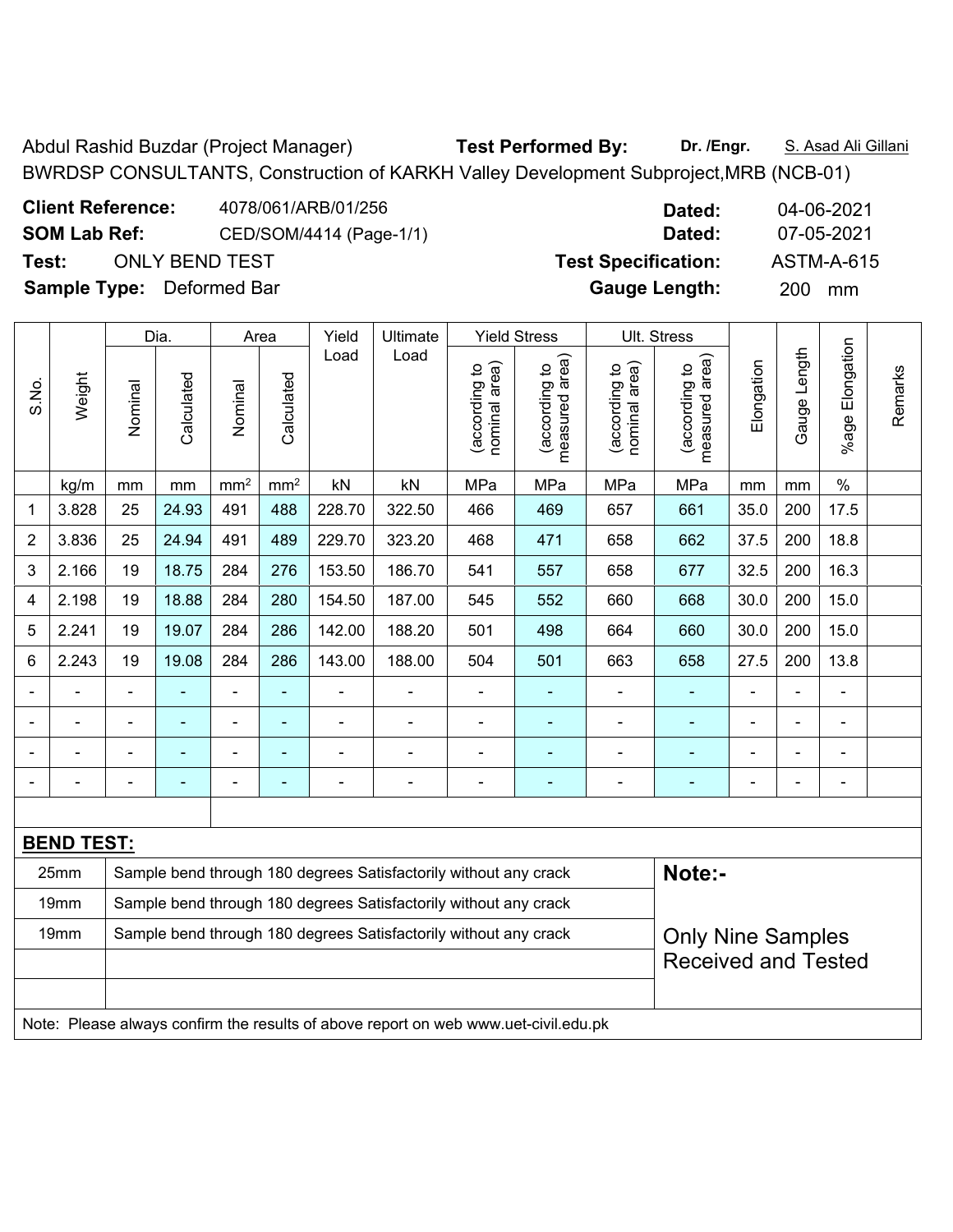Muhammad Danish Khurshid **Test Performed By:** Dr. /Engr. **S. Asad Ali Gillani** Manager Construction, Orient Electronice (Pvt) Ltd, Lahore

| <b>Client Reference:</b>         | OSH-SO/UET/Agha Steel Test/070621-16 | Dated:                     | 07-06-2021 |
|----------------------------------|--------------------------------------|----------------------------|------------|
| <b>SOM Lab Ref:</b>              | CED/SOM/4422 (Page-1/1)              | Dated:                     | 07-06-2021 |
| Test:                            | Tensile Test & Bend Test             | <b>Test Specification:</b> | ASTM-A-615 |
| <b>Sample Type:</b> Deformed Bar |                                      | <b>Gauge Length:</b>       | 200 mm     |

|                |                   |                                                                            | Dia.                     |                          | Area            | Yield          | Ultimate                                                |                                | <b>Yield Stress</b>             |                                | Ult. Stress                        |                |                |                              |         |
|----------------|-------------------|----------------------------------------------------------------------------|--------------------------|--------------------------|-----------------|----------------|---------------------------------------------------------|--------------------------------|---------------------------------|--------------------------------|------------------------------------|----------------|----------------|------------------------------|---------|
| S.No.          | Weight            | Nominal                                                                    | Calculated               | Nominal                  | Calculated      | Load           | Load                                                    | nominal area)<br>(according to | measured area)<br>(according to | (according to<br>nominal area) | area)<br>(according to<br>measured | Elongation     | Gauge Length   | %age Elongation              | Remarks |
|                | kg/m              | mm                                                                         | mm                       | mm <sup>2</sup>          | mm <sup>2</sup> | kN             | kN                                                      | MPa                            | MPa                             | MPa                            | MPa                                | mm             | mm             | $\%$                         |         |
| 1              | 1.013             | 12                                                                         | 12.82                    | 113                      | 129             | 66.70          | 82.50                                                   | 590                            | 518                             | 729                            | 640                                | 32.5           | 200            | 16.3                         |         |
| $\overline{2}$ | 0.984             | 12                                                                         | 12.63                    | 113                      | 125             | 62.50          | 81.20                                                   | 553                            | 499                             | 718                            | 649                                | 30.0           | 200            | 15.0                         |         |
|                |                   | $\blacksquare$                                                             | $\blacksquare$           | $\blacksquare$           | $\blacksquare$  | $\blacksquare$ | $\blacksquare$                                          | $\blacksquare$                 | ÷,                              | $\blacksquare$                 | $\blacksquare$                     | $\blacksquare$ | $\blacksquare$ | $\blacksquare$               |         |
|                |                   | Ē,                                                                         | $\blacksquare$           | $\overline{\phantom{a}}$ | ÷               | $\blacksquare$ | $\blacksquare$                                          | $\blacksquare$                 | ۰                               | ÷,                             | ÷                                  | $\blacksquare$ | $\blacksquare$ | $\qquad \qquad \blacksquare$ |         |
|                |                   | $\blacksquare$                                                             | $\blacksquare$           | $\overline{\phantom{a}}$ | $\blacksquare$  | $\blacksquare$ | $\blacksquare$                                          | $\blacksquare$                 | ۰                               | ۰                              | $\blacksquare$                     | $\blacksquare$ | $\blacksquare$ | $\blacksquare$               |         |
|                |                   | ٠                                                                          | $\blacksquare$           | ÷                        | ÷               | ٠              | Ē,                                                      | ۰                              |                                 |                                |                                    | $\blacksquare$ | $\blacksquare$ | ÷                            |         |
|                |                   | ٠                                                                          | $\blacksquare$           | $\overline{\phantom{a}}$ | ÷               | ٠              | ٠                                                       | $\blacksquare$                 | -                               | $\blacksquare$                 | ٠                                  | $\blacksquare$ | $\blacksquare$ | $\blacksquare$               |         |
|                |                   | $\blacksquare$                                                             | $\blacksquare$           | $\blacksquare$           | $\blacksquare$  |                | $\blacksquare$                                          | $\blacksquare$                 | ۳                               | $\blacksquare$                 | $\blacksquare$                     |                | L              | ۰                            |         |
| $\blacksquare$ |                   | ٠                                                                          | $\overline{\phantom{0}}$ | $\blacksquare$           | ٠               | ٠              | $\qquad \qquad \blacksquare$                            | ۰                              | ۰                               | $\blacksquare$                 | ÷                                  | $\blacksquare$ | $\blacksquare$ | $\qquad \qquad \blacksquare$ |         |
|                |                   | ٠                                                                          | $\overline{\phantom{0}}$ | $\blacksquare$           | $\blacksquare$  | ٠              | $\blacksquare$                                          | $\overline{\phantom{0}}$       | ۰                               | ۰                              | $\blacksquare$                     | $\blacksquare$ | $\blacksquare$ | $\qquad \qquad \blacksquare$ |         |
|                |                   |                                                                            |                          |                          |                 |                |                                                         |                                |                                 |                                |                                    |                |                |                              |         |
|                | <b>BEND TEST:</b> |                                                                            |                          |                          |                 |                |                                                         |                                |                                 |                                |                                    |                |                |                              |         |
|                | 12mm              | Note:-<br>Sample bend through 180 degrees Satisfactorily without any crack |                          |                          |                 |                |                                                         |                                |                                 |                                |                                    |                |                |                              |         |
|                |                   |                                                                            |                          |                          |                 |                |                                                         |                                |                                 |                                |                                    |                |                |                              |         |
|                |                   |                                                                            |                          |                          |                 |                | <b>Only Three Samples</b><br><b>Received and Tested</b> |                                |                                 |                                |                                    |                |                |                              |         |

Note: Please always confirm the results of above report on web www.uet-civil.edu.pk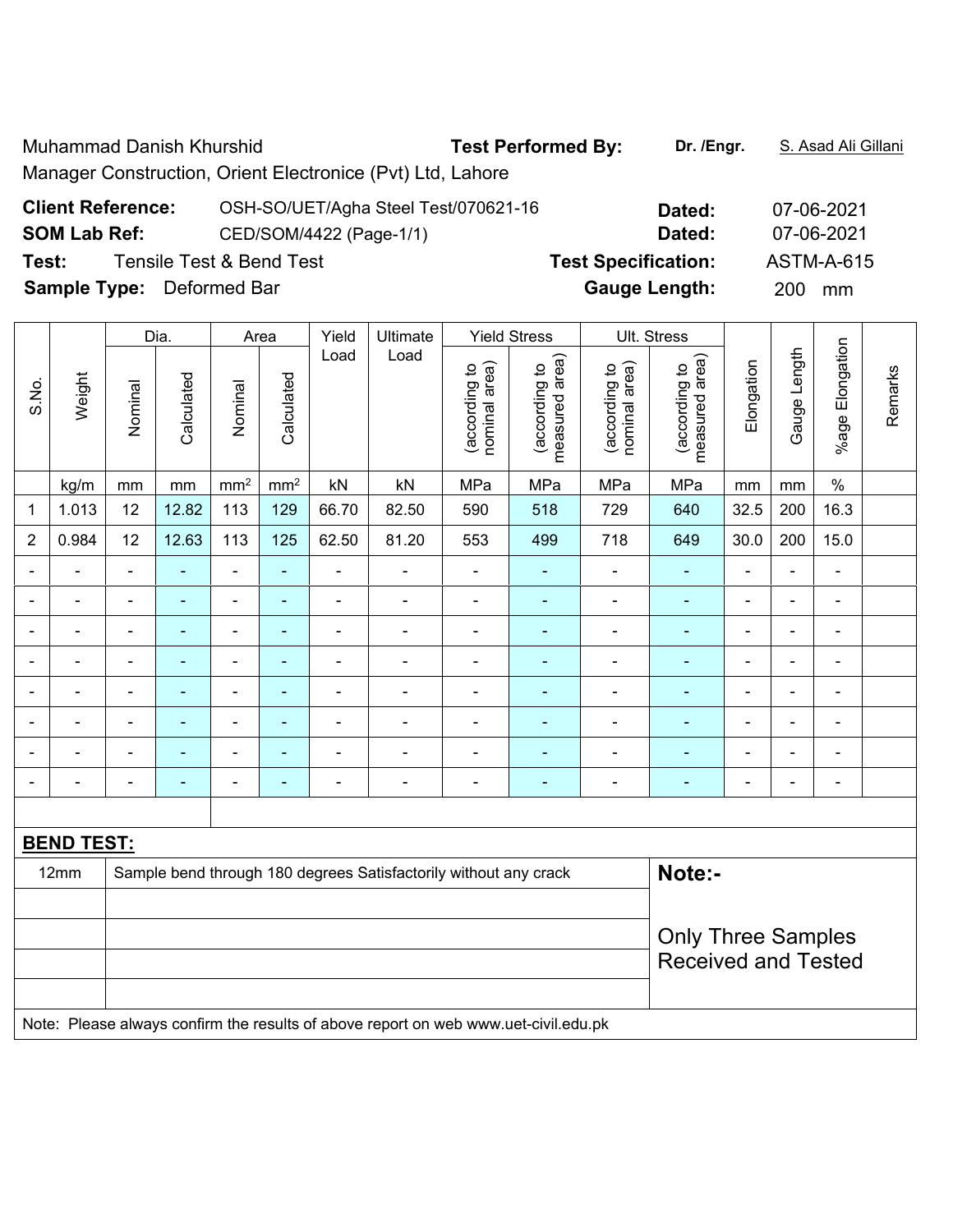Project Manager **Test Performed By:** Dr. /Engr.

S. Asad Ali **Gillani** 

Nazir & Sons Trust Building Construction Project, Lahore

Note: Please always confirm the results of above report on web www.uet-civil.edu.pk

|                      | <b>Client Reference:</b> | NST/MT/SR/UET/011 |                            | Ref:       | 4399(Page-1/                 |
|----------------------|--------------------------|-------------------|----------------------------|------------|------------------------------|
| Dated:               | 07-06-2021               |                   |                            | Dated:     | 07-06-2021                   |
| Test:                | Tension Test             |                   | <b>Test Specification:</b> | ASTM-A-615 |                              |
| <b>Gauge Length:</b> |                          | inch              | <b>Sample Type:</b>        |            | Deformed (Batala Premium Ste |

| SOM Lab |                |
|---------|----------------|
| Ref:    | 4399(Page-1/1) |
| Dated:  | 07-06-2021     |

Only Nine Samples Received and Tested

**Specification:** ASTM-A-615 **ple Type: Deformed(Batala Premium Steel)** 

|                          |                   |                          | Dia.                   |                 | Area            | Yield | Ultimate       |                                | <b>Yield Stress</b>               | Ult. Stress                       |                                   |            |                   |                       |         |
|--------------------------|-------------------|--------------------------|------------------------|-----------------|-----------------|-------|----------------|--------------------------------|-----------------------------------|-----------------------------------|-----------------------------------|------------|-------------------|-----------------------|---------|
| S.No.                    | Weight            | Nominal                  | Calculated             | Nominal         | Calculated      | Load  | Load           | nominal area)<br>(according to | area)<br>according to<br>measured | area)<br>(according to<br>nominal | area)<br>according to<br>measured | Elongation | Length<br>Gauge I | Elongation<br>$%$ age | Remarks |
|                          | lb/ft             | #                        | in                     | in <sup>2</sup> | in <sup>2</sup> | Tons  | Tons           | psi                            | psi                               | psi                               | psi                               | in         | in                | $\%$                  |         |
| 1                        | 2.633             | 8                        | 0.993                  | 0.79            | 0.774           | 21.53 | 31.82          | 60110                          | 61350                             | 88850                             | 90680                             | 1.40       | 8.0               | 17.5                  |         |
| $\overline{c}$           | 2.608             | 8                        | 0.988                  | 0.79            | 0.766           | 19.95 | 31.14          | 55700                          | 57440                             | 86940                             | 89660                             | 1.40       | 8.0               | 17.5                  |         |
| 3                        | 2.660             | 8                        | 0.998                  | 0.79            | 0.782           | 23.52 | 32.64          | 65650                          | 66330                             | 91120                             | 92060                             | 1.70       | 8.0               | 21.3                  |         |
| 4                        | 1.437             | 6                        | 0.733                  | 0.44            | 0.422           | 12.84 | 19.72          | 64380                          | 67130                             | 98870                             | 103090                            | 1.20       | 8.0               | 15.0                  |         |
| 5                        | 1.441             | 6                        | 0.734                  | 0.44            | 0.423           | 12.72 | 19.47          | 63770                          | 66330                             | 97590                             | 101510                            | 1.20       | 8.0               | 15.0                  |         |
| 6                        | 1.438             | 6                        | 0.734                  | 0.44            | 0.423           | 12.81 | 19.59          | 64230                          | 66810                             | 98210                             | 102150                            | 1.30       | 8.0               | 16.3                  |         |
| 7                        | 0.661             | 4                        | 0.497                  | 0.20            | 0.194           | 5.86  | 8.92           | 64640                          | 66640                             | 98360                             | 101400                            | 1.10       | 8.0               | 13.8                  |         |
| 8                        | 0.662             | $\overline{4}$           | 0.498                  | 0.20            | 0.195           | 6.88  | 9.25           | 75880                          | 77820                             | 101960                            | 104570                            | 1.10       | 8.0               | 13.8                  |         |
| 9                        | 0.647             | $\overline{4}$           | 0.492                  | 0.20            | 0.190           | 6.19  | 9.07           | 68230                          | 71830                             | 100050                            | 105310                            | 1.20       | 8.0               | 15.0                  |         |
| $\overline{\phantom{a}}$ | $\overline{a}$    | $\overline{\phantom{0}}$ | $\blacksquare$         | ۰               | ٠               | -     | $\blacksquare$ | $\blacksquare$                 | $\overline{\phantom{a}}$          |                                   | $\blacksquare$                    |            | $\blacksquare$    | ÷                     |         |
|                          |                   |                          |                        |                 |                 |       |                |                                |                                   |                                   |                                   |            |                   |                       |         |
|                          | <b>BEND TEST:</b> |                          |                        |                 |                 |       |                |                                |                                   |                                   |                                   |            |                   |                       |         |
|                          |                   |                          | No Bend test performed |                 |                 |       |                |                                |                                   |                                   | Note:-                            |            |                   |                       |         |
|                          |                   |                          |                        |                 |                 |       |                |                                |                                   |                                   |                                   |            |                   |                       |         |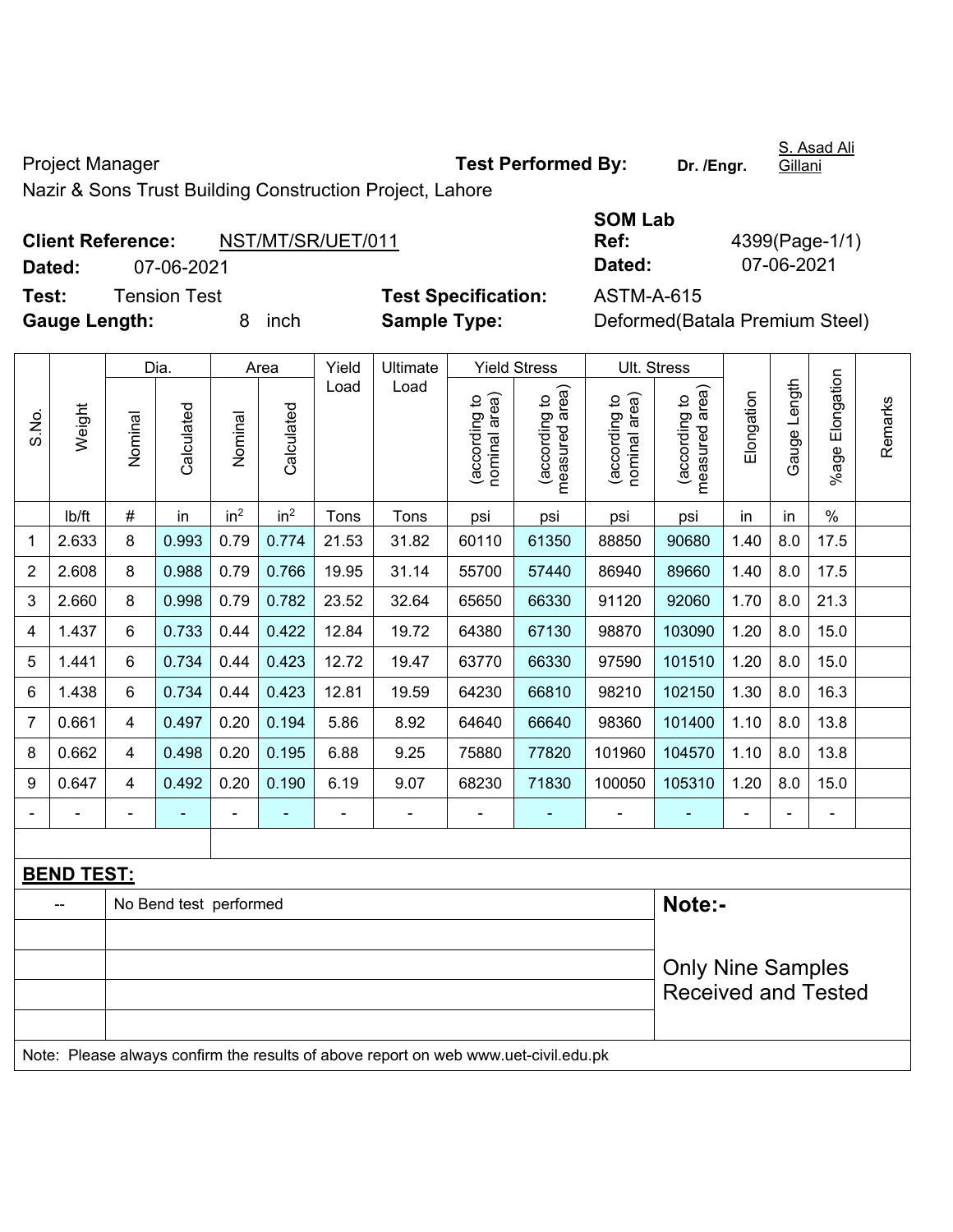BeaCon Impex Private Ltd. **Test Performed By:** Dr. /Engr. S. Asas Ali Gillani

Faisalabad

### Client Reference: **B. I/Civil/21-115 Dated:** 02-06-2021 **Dated:** 07-06-2021

**Test:** Tension Test & Bend Test **Test Specification:** ASTM-A-615 **Gauge Length:** 8 inch **Sample Type:** Deformed Bar

**SOM Lab Ref:** 4400(Page - 1/1)

|                |                                                                                     |                            | Dia.           |                 | Area            | Yield                    | Ultimate                                                         |                                | <b>Yield Stress</b>             |                                | Ult. Stress                     |                          |                |                           |         |
|----------------|-------------------------------------------------------------------------------------|----------------------------|----------------|-----------------|-----------------|--------------------------|------------------------------------------------------------------|--------------------------------|---------------------------------|--------------------------------|---------------------------------|--------------------------|----------------|---------------------------|---------|
| S.No.          | Weight                                                                              | Nominal                    | Calculated     | Nominal         | Calculated      | Load                     | Load                                                             | nominal area)<br>(according to | (according to<br>measured area) | (according to<br>nominal area) | (according to<br>measured area) | Elongation               | Gauge Length   | Elongation<br>$%$ age $ $ | Remarks |
|                | lb/ft                                                                               | $\#$                       | in             | in <sup>2</sup> | in <sup>2</sup> | Tons                     | Tons                                                             | psi                            | psi                             | psi                            | psi                             | in                       | in             | $\frac{0}{0}$             |         |
| 1              | 2.643                                                                               | 8                          | 0.995          | 0.79            | 0.777           | 24.16                    | 32.33                                                            | 67450                          | 68580                           | 90270                          | 91780                           | 1.70                     | 8.0            | 21.3                      |         |
| $\overline{2}$ | 1.511                                                                               | 6                          | 0.752          | 0.44            | 0.444           | 14.60                    | 19.98                                                            | 73170                          | 72510                           | 100150                         | 99250                           | 1.30                     | 8.0            | 16.3                      |         |
| 3              | 0.652                                                                               | 4                          | 0.494          | 0.20            | 0.192           | 5.63                     | 8.18                                                             | 62050                          | 64640                           | 90150                          | 93910                           | 1.20                     | 8.0            | 15.0                      |         |
|                |                                                                                     | ä,                         | ÷,             | ÷,              |                 | $\blacksquare$           | ÷,                                                               | $\blacksquare$                 | $\blacksquare$                  | $\blacksquare$                 | ۰                               | ä,                       | ÷,             | $\blacksquare$            |         |
|                | $\blacksquare$                                                                      | $\blacksquare$             | $\blacksquare$ | $\blacksquare$  | $\blacksquare$  | $\overline{\phantom{a}}$ | ä,                                                               | $\blacksquare$                 | $\blacksquare$                  | $\blacksquare$                 | $\blacksquare$                  | $\blacksquare$           | $\blacksquare$ | ä,                        |         |
|                |                                                                                     | $\blacksquare$             | $\blacksquare$ | $\blacksquare$  | ٠               | ä,                       | ÷                                                                | L,                             | ۰                               | ÷,                             | ÷,                              | $\blacksquare$           |                | ä,                        |         |
|                |                                                                                     |                            | ÷              | ä,              |                 | ä,                       |                                                                  | L,                             | ۰                               | $\blacksquare$                 |                                 |                          |                |                           |         |
|                |                                                                                     |                            |                | ÷               |                 |                          |                                                                  |                                |                                 |                                |                                 |                          |                |                           |         |
|                |                                                                                     |                            | ÷              | ÷               |                 | ä,                       | $\blacksquare$                                                   | ä,                             | ۰                               | $\blacksquare$                 | $\blacksquare$                  |                          |                | $\blacksquare$            |         |
|                |                                                                                     |                            | $\blacksquare$ | ۰               | ٠               | -                        | $\blacksquare$                                                   | $\blacksquare$                 | ۰                               | $\overline{\phantom{a}}$       | $\blacksquare$                  | $\overline{\phantom{0}}$ |                | $\blacksquare$            |         |
|                |                                                                                     |                            |                |                 |                 |                          |                                                                  |                                |                                 |                                |                                 |                          |                |                           |         |
|                | <b>BEND TEST:</b>                                                                   |                            |                |                 |                 |                          |                                                                  |                                |                                 |                                |                                 |                          |                |                           |         |
|                | # 8                                                                                 |                            |                |                 |                 |                          | Sample bend through 180 degrees Satisfactorily without any crack |                                |                                 |                                | Note:-                          |                          |                |                           |         |
|                | #6                                                                                  |                            |                |                 |                 |                          | Sample bend through 180 degrees Satisfactorily without any crack |                                |                                 |                                |                                 |                          |                |                           |         |
|                | #4                                                                                  |                            |                |                 |                 |                          | Sample bend through 180 degrees Satisfactorily without any crack |                                |                                 |                                | <b>Only Six Samples</b>         |                          |                |                           |         |
|                |                                                                                     | <b>Received and Tested</b> |                |                 |                 |                          |                                                                  |                                |                                 |                                |                                 |                          |                |                           |         |
|                |                                                                                     |                            |                |                 |                 |                          |                                                                  |                                |                                 |                                |                                 |                          |                |                           |         |
|                | Note: Please always confirm the results of above report on web www.uet-civil.edu.pk |                            |                |                 |                 |                          |                                                                  |                                |                                 |                                |                                 |                          |                |                           |         |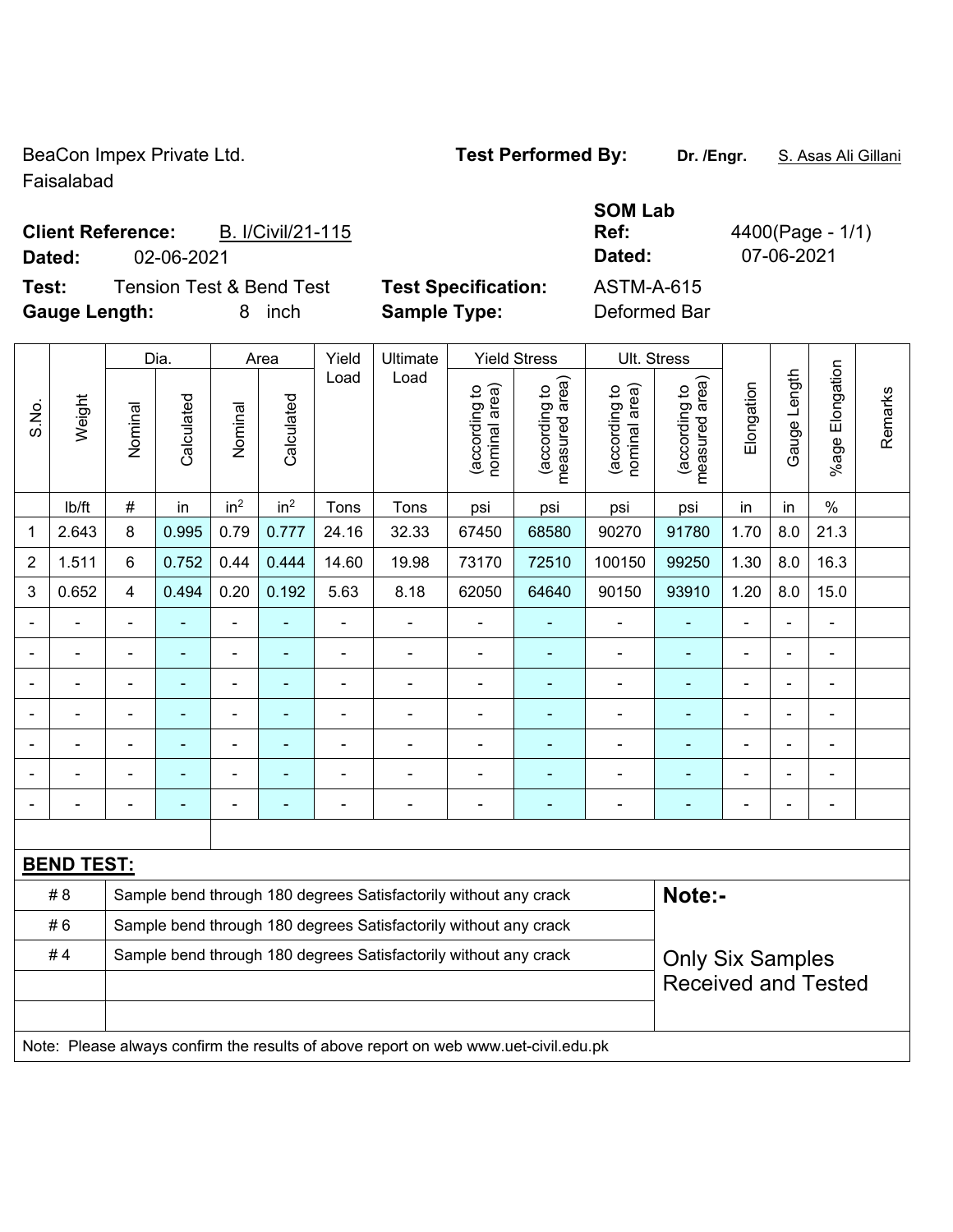Project Manager Liberty Builders, Lahore

## Abdul Ghafar **Test Performed By:** Dr. /Engr.

S. Asad Ali **Gillani** 

## **Client Reference:** ST/UET/ 20210607-A

**Dated:** 07-06-2021 **Dated:** 07-06-2021

**Test:** Tension Test & Bend Test **Test Specification:** ASTM-A-615 **Gauge Length:** 8 inch **Sample Type:** Deformed Bar( Batala Premium)

**Ref:** 4401(Page-1/1)

|                         |                   |                                                                  | Dia.       |                 | Area            | Yield | Ultimate                                                                            |                                | <b>Yield Stress</b>             |                                | Ult. Stress                     |            |              |                 |         |
|-------------------------|-------------------|------------------------------------------------------------------|------------|-----------------|-----------------|-------|-------------------------------------------------------------------------------------|--------------------------------|---------------------------------|--------------------------------|---------------------------------|------------|--------------|-----------------|---------|
| S.No.                   | Weight            | Nominal                                                          | Calculated | Nominal         | Calculated      | Load  | Load                                                                                | nominal area)<br>(according to | measured area)<br>(according to | nominal area)<br>(according to | (according to<br>measured area) | Elongation | Gauge Length | %age Elongation | Remarks |
|                         | lb/ft             | $\#$                                                             | in         | in <sup>2</sup> | in <sup>2</sup> | Tons  | Tons                                                                                | psi                            | psi                             | psi                            | psi                             | in         | in           | $\%$            |         |
| $\mathbf 1$             | 2.601             | 8                                                                | 0.986      | 0.79            | 0.764           | 22.73 | 34.61                                                                               | 63460                          | 65620                           | 96620                          | 99900                           | 1.40       | 8.0          | 17.5            |         |
| $\boldsymbol{2}$        | 2.615             | 8                                                                | 0.989      | 0.79            | 0.768           | 22.94 | 34.83                                                                               | 64030                          | 65870                           | 97240                          | 100030                          | 1.30       | 8.0          | 16.3            |         |
| $\sqrt{3}$              | 2.585             | 8                                                                | 0.984      | 0.79            | 0.760           | 22.83 | 34.53                                                                               | 63750                          | 66260                           | 96390                          | 100190                          | 1.30       | 8.0          | 16.3            |         |
| $\overline{\mathbf{4}}$ | 1.493             | 6                                                                | 0.748      | 0.44            | 0.439           | 12.23 | 18.86                                                                               | 61320                          | 61460                           | 94530                          | 94740                           | 1.50       | 8.0          | 18.8            |         |
| 5                       | 1.488             | 6                                                                | 0.746      | 0.44            | 0.437           | 12.35 | 19.18                                                                               | 61930                          | 62350                           | 96160                          | 96820                           | 1.40       | 8.0          | 17.5            |         |
| 6                       | 1.488             | 6                                                                | 0.746      | 0.44            | 0.437           | 12.35 | 18.96                                                                               | 61930                          | 62350                           | 95040                          | 95690                           | 1.20       | 8.0          | 15.0            |         |
| $\overline{7}$          | 0.663             | 4                                                                | 0.498      | 0.20            | 0.195           | 6.01  | 8.77                                                                                | 66320                          | 68020                           | 96670                          | 99150                           | 1.10       | 8.0          | 13.8            |         |
| 8                       | 0.661             | 4                                                                | 0.497      | 0.20            | 0.194           | 6.09  | 8.77                                                                                | 67110                          | 69190                           | 96670                          | 99660                           | 1.10       | 8.0          | 13.8            |         |
| $\boldsymbol{9}$        | 0.654             | 4                                                                | 0.494      | 0.20            | 0.192           | 5.68  | 8.18                                                                                | 62610                          | 65220                           | 90150                          | 93910                           | 1.10       | 8.0          | 13.8            |         |
|                         |                   |                                                                  |            |                 |                 |       |                                                                                     |                                |                                 |                                |                                 |            |              |                 |         |
|                         |                   |                                                                  |            |                 |                 |       |                                                                                     |                                |                                 |                                |                                 |            |              |                 |         |
|                         | <b>BEND TEST:</b> |                                                                  |            |                 |                 |       |                                                                                     |                                |                                 |                                |                                 |            |              |                 |         |
|                         | # 8               |                                                                  |            |                 |                 |       | Sample bend through 180 degrees Satisfactorily without any crack                    |                                |                                 |                                | Note:-                          |            |              |                 |         |
|                         | #6                | Sample bend through 180 degrees Satisfactorily without any crack |            |                 |                 |       |                                                                                     |                                |                                 |                                |                                 |            |              |                 |         |
|                         | #4                |                                                                  |            |                 |                 |       | Sample bend through 180 degrees Satisfactorily without any crack                    |                                |                                 |                                | <b>Only Twelve Samples</b>      |            |              |                 |         |
|                         |                   |                                                                  |            |                 |                 |       |                                                                                     |                                |                                 |                                | <b>Received and Tested</b>      |            |              |                 |         |
|                         |                   |                                                                  |            |                 |                 |       |                                                                                     |                                |                                 |                                |                                 |            |              |                 |         |
|                         |                   |                                                                  |            |                 |                 |       | Note: Please always confirm the results of above report on web www.uet-civil.edu.pk |                                |                                 |                                |                                 |            |              |                 |         |

**SOM Lab**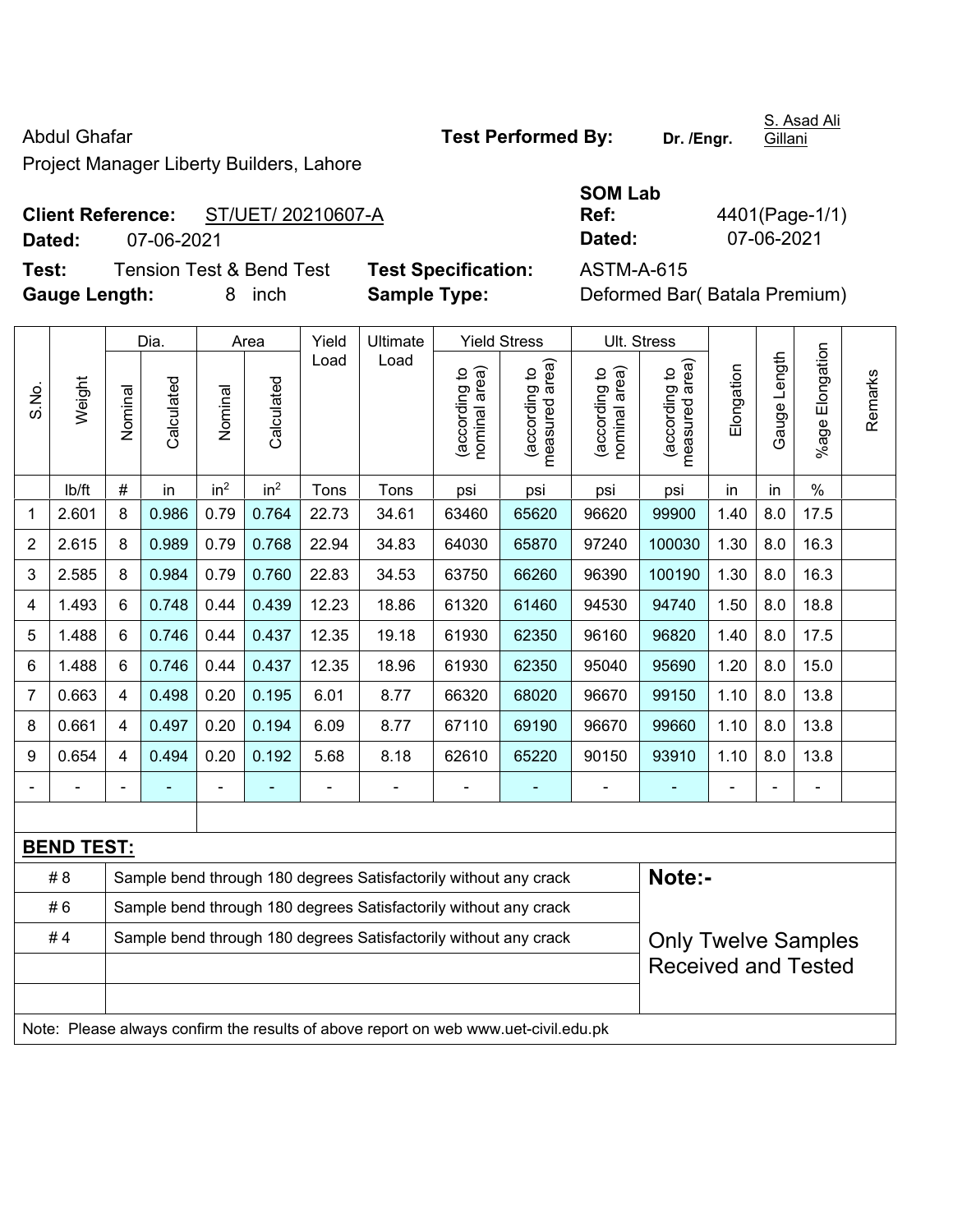Project Manager Liberty Builders, Lahore

**Client Reference:** ST/UET/ 20210607-34 **Dated:** 07-06-2021 **Dated:** 07-06-2021

| Test: | <b>Gauge Length:</b> |         | <b>Tension Test &amp; Bend Test</b> | 8       | inch               |               | <b>Sample Type:</b> | <b>Test Specification:</b>             |                                                                  | <b>ASTM-A-615</b>                                                           |                                  |            | Deformed Bar(Batala Premium)<br>ength |                       |
|-------|----------------------|---------|-------------------------------------|---------|--------------------|---------------|---------------------|----------------------------------------|------------------------------------------------------------------|-----------------------------------------------------------------------------|----------------------------------|------------|---------------------------------------|-----------------------|
| S.No. | Weight               | Nominal | Dia.<br>Calculated                  | Nominal | Area<br>Calculated | Yield<br>Load | Ultimate<br>Load    | ea)<br>ೆ<br>ರಾ<br>ౚ<br>०<br>ಹ<br>nomin | <b>Yield Stress</b><br>rea)<br><u>ي</u><br>ත<br>ω<br>ਹ<br>p<br>Φ | Ult. Stress<br>ea)<br>$\overline{\mathsf{c}}$<br>(according<br>ল<br>nominal | area)<br>ೆ<br>(according<br>ured | Elongation | Gauge                                 | Elongation<br>$%$ age |
|       |                      |         |                                     |         |                    |               |                     | ୍ଷ<br>ଜ                                | eası<br>ි<br>ල                                                   |                                                                             | eas                              |            |                                       |                       |

|                |                   |         | Dia.           |                 | Area            | Yield          | Ultimate                                                         |                                | <b>Yield Stress</b>                | Ult. Stress                    |                                 |                |                              |                          |         |
|----------------|-------------------|---------|----------------|-----------------|-----------------|----------------|------------------------------------------------------------------|--------------------------------|------------------------------------|--------------------------------|---------------------------------|----------------|------------------------------|--------------------------|---------|
| S.No.          | Weight            | Nominal | Calculated     | Nominal         | Calculated      | Load           | Load                                                             | nominal area)<br>(according to | area)<br>(according to<br>measured | (according to<br>nominal area) | measured area)<br>(according to | Elongation     | Length<br>Gauge <sup>1</sup> | Elongation<br>$%$ age    | Remarks |
|                | lb/ft             | $\#$    | in             | in <sup>2</sup> | in <sup>2</sup> | Tons           | Tons                                                             | psi                            | psi                                | psi                            | psi                             | in             | in                           | $\%$                     |         |
| 1              | 2.622             | 8       | 0.991          | 0.79            | 0.771           | 25.61          | 36.60                                                            | 71490                          | 73250                              | 102170                         | 104680                          | 1.30           | 8.0                          | 16.3                     |         |
| $\overline{2}$ | 2.634             | 8       | 0.993          | 0.79            | 0.774           | 25.38          | 36.41                                                            | 70860                          | 72330                              | 101650                         | 103750                          | 1.30           | 8.0                          | 16.3                     |         |
| $\mathfrak{S}$ | 2.633             | 8       | 0.993          | 0.79            | 0.774           | 25.35          | 36.62                                                            | 70780                          | 72240                              | 102220                         | 104330                          | 1.20           | $8.0\,$                      | 15.0                     |         |
|                |                   |         |                | $\blacksquare$  | ۰               | $\blacksquare$ |                                                                  | $\overline{\phantom{0}}$       | $\blacksquare$                     | $\blacksquare$                 | ٠                               |                |                              | $\blacksquare$           |         |
|                |                   |         | $\blacksquare$ |                 | $\blacksquare$  |                |                                                                  | $\overline{\phantom{0}}$       | -                                  | $\blacksquare$                 | $\blacksquare$                  | $\blacksquare$ | $\blacksquare$               | ۰                        |         |
|                |                   |         |                |                 |                 |                |                                                                  |                                |                                    |                                | ٠                               |                | $\blacksquare$               | ۰                        |         |
|                |                   |         |                |                 |                 |                |                                                                  |                                | ۰                                  |                                | ٠                               |                |                              |                          |         |
|                |                   |         |                |                 |                 |                |                                                                  |                                |                                    |                                |                                 |                | ٠                            | ۰                        |         |
|                |                   |         |                |                 |                 |                |                                                                  |                                | ÷                                  |                                |                                 |                |                              |                          |         |
|                |                   |         |                | ۰               |                 |                |                                                                  | $\overline{\phantom{0}}$       | ÷                                  | ٠                              | $\overline{\phantom{0}}$        | ۰              | $\blacksquare$               | $\overline{\phantom{0}}$ |         |
|                |                   |         |                |                 |                 |                |                                                                  |                                |                                    |                                |                                 |                |                              |                          |         |
|                | <b>BEND TEST:</b> |         |                |                 |                 |                |                                                                  |                                |                                    |                                |                                 |                |                              |                          |         |
|                | # 8               |         |                |                 |                 |                | Sample bend through 180 degrees Satisfactorily without any crack |                                |                                    |                                | Note:-                          |                |                              |                          |         |
|                |                   |         |                |                 |                 |                | <b>Only Four Samples</b>                                         |                                |                                    |                                |                                 |                |                              |                          |         |

Note: Please always confirm the results of above report on web www.uet-civil.edu.pk

**SOM Lab Ref:** 4402(Page-1/1)

Received and Tested

S. Asad Ali **Gillani** 

Abdul Ghafar **Test Performed By:** Dr. /Engr.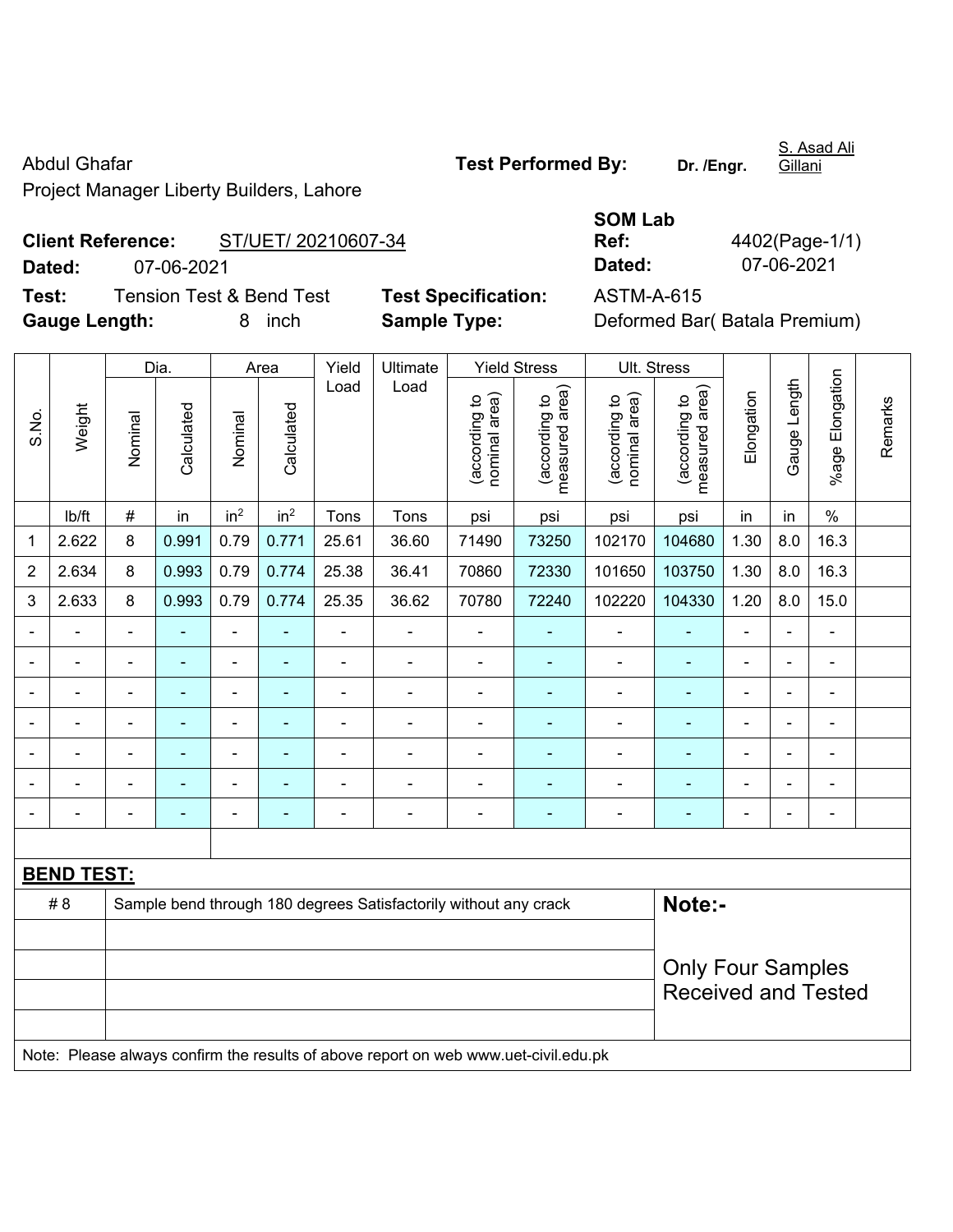| Muhammad Arif                                                             | <b>Test Performed By:</b> | Dr. /Engr. | S. Asad Ali<br><u>Gillani</u> |
|---------------------------------------------------------------------------|---------------------------|------------|-------------------------------|
| Sr. QS. Thaheem Construction Co. (Project: Jadeed Hatchery Ext: Khaniwal) |                           |            |                               |
|                                                                           | $OMI-L$                   |            |                               |

|                      | <b>Client Reference:</b> | TCC/UET/315                         |                            | Ref:         |
|----------------------|--------------------------|-------------------------------------|----------------------------|--------------|
| Dated:               | 04-06-2021               |                                     |                            | Dated:       |
| Test:                |                          | <b>Tension Test &amp; Bend Test</b> | <b>Test Specification:</b> | ASTM-A-615   |
| <b>Gauge Length:</b> |                          | inch<br>8.                          | <b>Sample Type:</b>        | Deformed Bar |

**SOM Lab Ref:** 4406(Page-1/1) **Dated:** 04-06-2021 **Dated:** 07-06-2021

|                |                   |                | Dia.                                                                                              |                 | Area            | Yield | Ultimate                                                                            |                                | <b>Yield Stress</b>             | <b>Ult. Stress</b>             |                                             |            |              |                 |         |
|----------------|-------------------|----------------|---------------------------------------------------------------------------------------------------|-----------------|-----------------|-------|-------------------------------------------------------------------------------------|--------------------------------|---------------------------------|--------------------------------|---------------------------------------------|------------|--------------|-----------------|---------|
| S.No.          | Weight            | Nominal        | Calculated                                                                                        | Nominal         | Calculated      | Load  | Load                                                                                | nominal area)<br>(according to | measured area)<br>(according to | nominal area)<br>(according to | (according to<br>neasured area)<br>measured | Elongation | Gauge Length | %age Elongation | Remarks |
|                | lb/ft             | $\#$           | in                                                                                                | in <sup>2</sup> | in <sup>2</sup> | Tons  | Tons                                                                                | psi                            | psi                             | psi                            | psi                                         | in         | in           | $\%$            |         |
| 1              | 1.511             | 6              | 0.752                                                                                             | 0.44            | 0.444           | 12.20 | 18.88                                                                               | 61160                          | 60610                           | 94630                          | 93780                                       | 1.30       | 8.0          | 16.3            |         |
| $\overline{2}$ | 1.517             | 6              | 0.754                                                                                             | 0.44            | 0.446           | 12.74 | 19.44                                                                               | 63870                          | 63010                           | 97440                          | 96130                                       | 1.10       | 8.0          | 13.8            |         |
| 3              | 0.982             | 5              | 0.607                                                                                             | 0.31            | 0.289           | 7.65  | 12.69                                                                               | 54390                          | 58350                           | 90290                          | 96850                                       | 1.20       | 8.0          | 15.0            |         |
| 4              | 0.972             | 5              | 0.603                                                                                             | 0.31            | 0.286           | 7.67  | 12.69                                                                               | 54540                          | 59120                           | 90290                          | 97870                                       | 1.30       | 8.0          | 16.3            |         |
| 5              | 0.641             | 4              | 0.489                                                                                             | 0.20            | 0.188           | 4.94  | 7.49                                                                                | 54520                          | 58000                           | 82620                          | 87900                                       | 1.50       | 8.0          | 18.8            |         |
| 6              | 0.648             | 4              | 1.40<br>0.492<br>0.20<br>0.190<br>5.05<br>7.61<br>83970<br>88390<br>8.0<br>17.5<br>55650<br>58570 |                 |                 |       |                                                                                     |                                |                                 |                                |                                             |            |              |                 |         |
|                |                   | $\overline{a}$ |                                                                                                   |                 |                 |       | ÷.                                                                                  | $\blacksquare$                 |                                 | $\blacksquare$                 |                                             |            |              |                 |         |
|                |                   |                |                                                                                                   |                 |                 |       |                                                                                     |                                |                                 |                                |                                             |            |              |                 |         |
|                |                   |                |                                                                                                   |                 |                 |       |                                                                                     |                                |                                 |                                |                                             |            |              |                 |         |
|                |                   |                |                                                                                                   |                 |                 |       |                                                                                     |                                | ÷                               |                                | $\blacksquare$                              |            |              |                 |         |
|                |                   |                |                                                                                                   |                 |                 |       |                                                                                     |                                |                                 |                                |                                             |            |              |                 |         |
|                | <b>BEND TEST:</b> |                |                                                                                                   |                 |                 |       |                                                                                     |                                |                                 |                                |                                             |            |              |                 |         |
|                | #6                |                |                                                                                                   |                 |                 |       | Sample bend through 180 degrees Satisfactorily without any crack                    |                                |                                 |                                | Note:-                                      |            |              |                 |         |
|                | #5                |                |                                                                                                   |                 |                 |       | Sample bend through 180 degrees Satisfactorily without any crack                    |                                |                                 |                                |                                             |            |              |                 |         |
|                | #4                |                |                                                                                                   |                 |                 |       | Sample bend through 180 degrees Satisfactorily without any crack                    |                                |                                 |                                | <b>Only Nine Samples</b>                    |            |              |                 |         |
|                |                   |                |                                                                                                   |                 |                 |       |                                                                                     |                                |                                 |                                | <b>Received and Tested</b>                  |            |              |                 |         |
|                |                   |                |                                                                                                   |                 |                 |       | Note: Please always confirm the results of above report on web www.uet-civil.edu.pk |                                |                                 |                                |                                             |            |              |                 |         |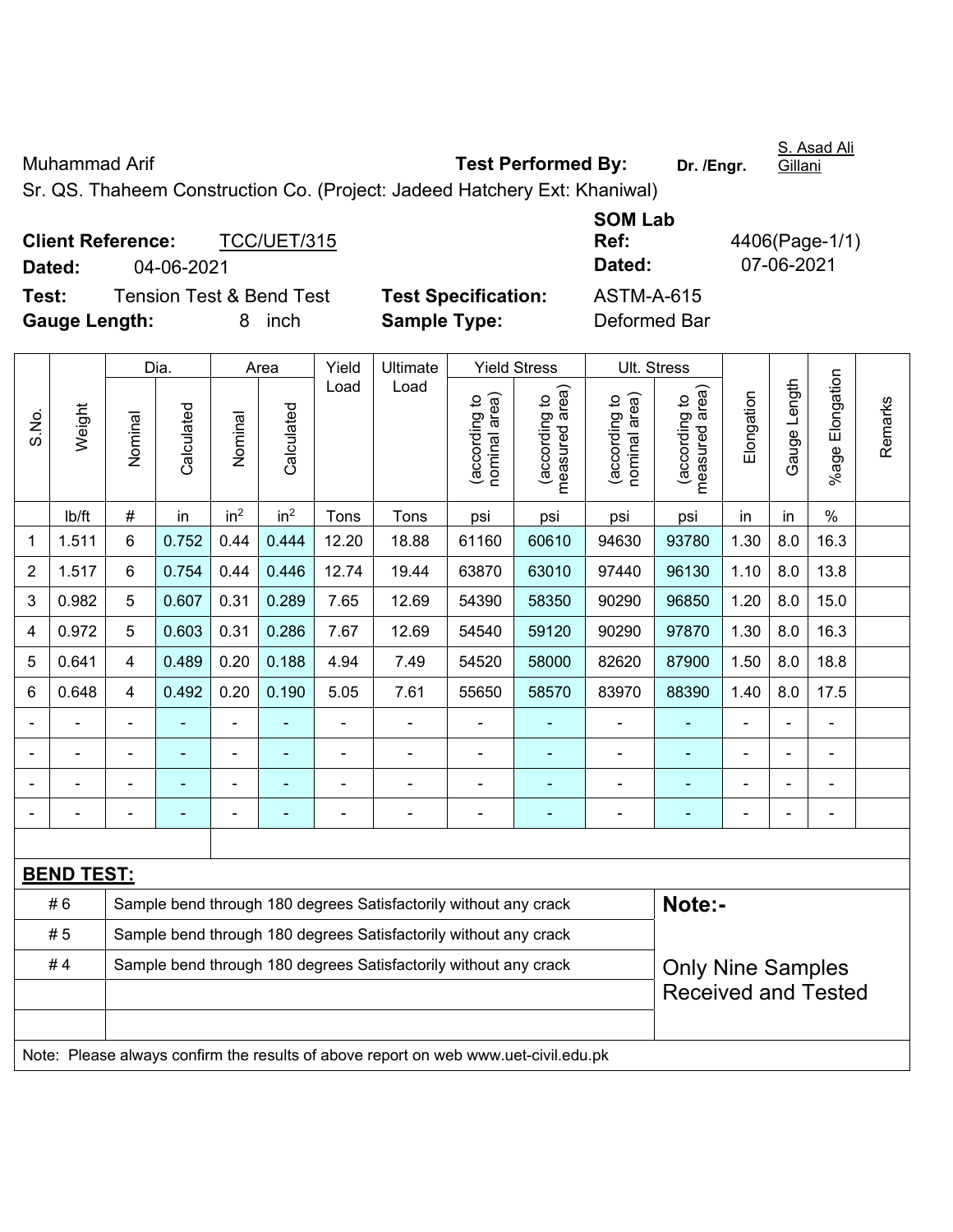Karamat Ali **Test Performed By:** Dr. /Engr. AB Contractor, Walton Lahore

S. Asad Ali **Gillani** 

**Client Reference:** ABC/2021/05-03

**SOM Lab Ref:** 4407(Page-1/1) **Dated:** 31-05-2021 **Dated:** 07-06-2021

**Test:** Tension Test & Bend Test **Test Specification:** ASTM-A-615 **Gauge Length:** 8 inch **Sample Type:** Deformed Bar

|                |                   |                                                                  | Dia.           |                          | Area            | Yield<br>Load  | Ultimate                                                                            |                                | <b>Yield Stress</b>             |                                | Ult. Stress                     |                |              |                          |         |
|----------------|-------------------|------------------------------------------------------------------|----------------|--------------------------|-----------------|----------------|-------------------------------------------------------------------------------------|--------------------------------|---------------------------------|--------------------------------|---------------------------------|----------------|--------------|--------------------------|---------|
| S.No.          | Weight            | Nominal                                                          | Calculated     | Nominal                  | Calculated      |                | Load                                                                                | nominal area)<br>(according to | (according to<br>measured area) | nominal area)<br>(according to | (according to<br>measured area) | Elongation     | Gauge Length | Elongation<br>$%$ age    | Remarks |
|                | lb/ft             | $\#$                                                             | in             | in <sup>2</sup>          | in <sup>2</sup> | Tons           | Tons                                                                                | psi                            | psi                             | psi                            | psi                             | in             | in           | $\%$                     |         |
| 1              | 2.564             | 8                                                                | 0.980          | 0.79                     | 0.754           | 25.33          | 31.52                                                                               | 70720                          | 74100                           | 87990                          | 92190                           | 1.20           | 8.0          | 15.0                     |         |
| $\overline{2}$ | 1.481             | 6                                                                | 0.744          | 0.44                     | 0.435           | 14.63          | 18.52                                                                               | 73320                          | 74170                           | 92840                          | 93910                           | 1.20           | 8.0          | 15.0                     |         |
| 3              | 0.656             | $\overline{\mathbf{4}}$                                          | 0.496          | 0.20                     | 0.193           | 7.16           | 10.14                                                                               | 78910                          | 81770                           | 111850                         | 115900                          | 1.10           | 8.0          | 13.8                     |         |
|                |                   | $\blacksquare$                                                   | ÷,             | $\overline{\phantom{a}}$ |                 | $\overline{a}$ | ÷,                                                                                  | $\blacksquare$                 | $\blacksquare$                  | $\overline{\phantom{a}}$       | $\blacksquare$                  | ä,             |              | $\overline{\phantom{a}}$ |         |
|                | $\overline{a}$    | $\blacksquare$                                                   | ÷,             | $\blacksquare$           | $\blacksquare$  | $\blacksquare$ | $\blacksquare$                                                                      | $\blacksquare$                 | ÷                               | $\overline{\phantom{a}}$       | $\blacksquare$                  | $\blacksquare$ |              | ÷,                       |         |
|                |                   |                                                                  | $\blacksquare$ | $\blacksquare$           |                 |                | $\blacksquare$                                                                      | $\blacksquare$                 | ۰                               |                                |                                 |                |              |                          |         |
|                |                   |                                                                  |                |                          |                 |                | $\blacksquare$                                                                      | $\blacksquare$                 | ۰                               | $\overline{a}$                 |                                 |                |              |                          |         |
| $\blacksquare$ |                   | $\blacksquare$                                                   | ÷              | ÷,                       | ÷               | $\blacksquare$ | $\blacksquare$                                                                      | $\blacksquare$                 | $\blacksquare$                  | ÷,                             | $\blacksquare$                  | L,             | ä,           | ÷                        |         |
|                |                   |                                                                  | ÷              | $\blacksquare$           |                 |                | $\overline{a}$                                                                      | $\blacksquare$                 | $\blacksquare$                  | $\blacksquare$                 | $\overline{\phantom{a}}$        |                |              | ÷                        |         |
|                |                   | $\blacksquare$                                                   | ÷              | $\blacksquare$           | ÷               |                | $\blacksquare$                                                                      | $\blacksquare$                 | $\blacksquare$                  | $\overline{a}$                 | $\blacksquare$                  | L,             |              | $\blacksquare$           |         |
|                |                   |                                                                  |                |                          |                 |                |                                                                                     |                                |                                 |                                |                                 |                |              |                          |         |
|                | <b>BEND TEST:</b> |                                                                  |                |                          |                 |                |                                                                                     |                                |                                 |                                |                                 |                |              |                          |         |
|                | # 8               |                                                                  |                |                          |                 |                | Sample bend through 180 degrees Satisfactorily without any crack                    |                                |                                 |                                | Note:-                          |                |              |                          |         |
|                | #6                | Sample bend through 180 degrees Satisfactorily without any crack |                |                          |                 |                |                                                                                     |                                |                                 |                                |                                 |                |              |                          |         |
|                | #4                |                                                                  |                |                          |                 |                | Sample bend through 180 degrees Satisfactorily without any crack                    |                                |                                 |                                | <b>Only Six Samples</b>         |                |              |                          |         |
|                |                   |                                                                  |                |                          |                 |                |                                                                                     |                                |                                 |                                | <b>Received and Tested</b>      |                |              |                          |         |
|                |                   |                                                                  |                |                          |                 |                |                                                                                     |                                |                                 |                                |                                 |                |              |                          |         |
|                |                   |                                                                  |                |                          |                 |                | Note: Please always confirm the results of above report on web www.uet-civil.edu.pk |                                |                                 |                                |                                 |                |              |                          |         |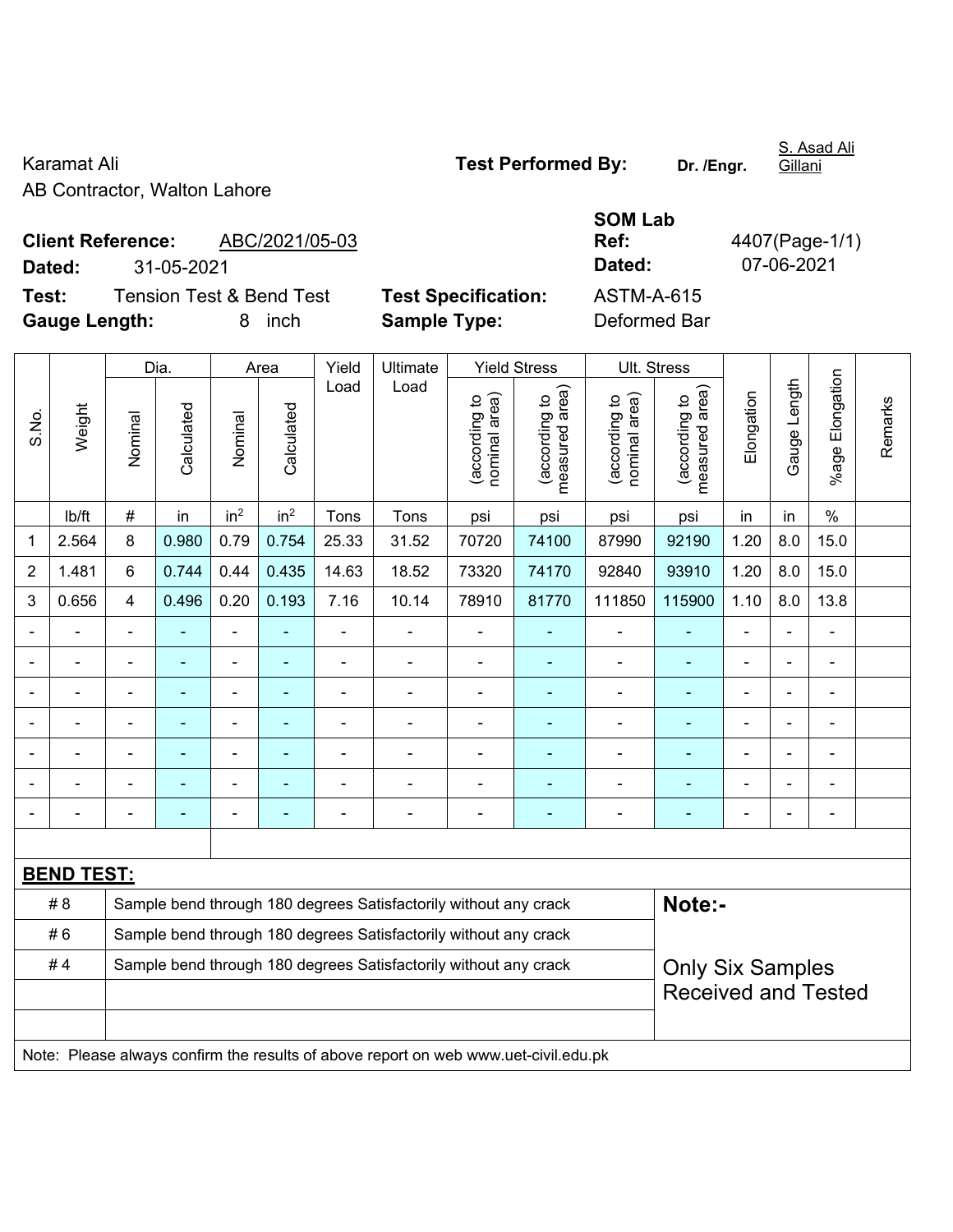S. Asad Ali

Sajid Mahmood **Test Performed By:** Dr. /Engr.

**Gillani** 

Manager Construction Projects, 3 & 4, Tipu Block New Garden Town, Allied Bank Head Office, Lahore

| <b>Client Reference:</b> |            | HOL/ENGG. C.P./SM/2020/24           |                           |
|--------------------------|------------|-------------------------------------|---------------------------|
| Dated:                   | 07-06-2021 |                                     |                           |
| Test:                    |            | <b>Tension Test &amp; Bend Test</b> | <b>Test Specification</b> |
| <b>Gauge Length:</b>     |            | 8 inch                              | <b>Sample Type:</b>       |

**SOM Lab Ref:** 4409 (Page-1/1) **Dated:** 07-06-2021 **Dated:** 07-06-2021 **n:** ASTM-A-615 **Deformed Bar** 

|                |                   |                | Dia.                     |                                                                                            | Area                                                                                | Yield          | Ultimate                                                         |                                | <b>Yield Stress</b>             |                                | Ult. Stress                                 |                |              |                      |         |
|----------------|-------------------|----------------|--------------------------|--------------------------------------------------------------------------------------------|-------------------------------------------------------------------------------------|----------------|------------------------------------------------------------------|--------------------------------|---------------------------------|--------------------------------|---------------------------------------------|----------------|--------------|----------------------|---------|
| S.No.          | Weight            | Nominal        | Calculated               | Nominal                                                                                    | Calculated                                                                          | Load           | Load                                                             | nominal area)<br>(according to | (according to<br>measured area) | nominal area)<br>(according to | (according to<br>measured area)<br>measured | Elongation     | Gauge Length | Elongation<br>%age l | Remarks |
|                | lb/ft             | $\#$           | in                       | in <sup>2</sup>                                                                            | in <sup>2</sup>                                                                     | Tons           | Tons                                                             | psi                            | psi                             | psi                            | psi                                         | in             | in           | $\%$                 |         |
| 1              | 2.569             | 8              | 0.980                    | 0.79                                                                                       | 0.755                                                                               | 26.81          | 31.86                                                            | 74850                          | 78320                           | 88930                          | 93060                                       | 1.30           | 8.0          | 16.3                 |         |
| $\overline{2}$ | 2.592             | 8              | 0.985                    | 0.79                                                                                       | 0.762                                                                               | 27.32          | 31.91                                                            | 76270                          | 79070                           | 89070                          | 92350                                       | 1.20           | 8.0          | 15.0                 |         |
| 3              | 1.484             | 6              | 0.745                    | 0.44                                                                                       | 0.436                                                                               | 16.99          | 20.59                                                            | 85180                          | 85960                           | 103210                         | 104160                                      | 1.10           | 8.0          | 13.8                 |         |
| 4              | 1.478             | 6              | 0.743                    | 0.44                                                                                       | 0.434                                                                               | 16.92          | 20.56                                                            | 84820                          | 85990                           | 103060                         | 104480                                      | 1.00           | 8.0          | 12.5                 |         |
| 5              | 1.051             | 5              | 0.627                    | 0.31                                                                                       | 0.309                                                                               | 10.57          | 12.90                                                            | 75210                          | 75450                           | 91740                          | 92040                                       | 1.20           | 8.0          | 15.0                 |         |
| 6              | 1.040             | 5              | 0.624                    | 0.306<br>10.67<br>1.10<br>13.8<br>0.31<br>12.84<br>75930<br>76920<br>91380<br>92570<br>8.0 |                                                                                     |                |                                                                  |                                |                                 |                                |                                             |                |              |                      |         |
| $\overline{7}$ | 0.587             | $\overline{4}$ | 0.469                    | 0.20                                                                                       | 0.173                                                                               | 6.80           | 8.05                                                             | 74980                          | 86680                           | 88800                          | 102660                                      | 0.90           | 8.0          | 11.3                 |         |
| 8              | 0.587             | $\overline{4}$ | 0.469                    | 0.20                                                                                       | 0.173                                                                               | 6.39           | 7.80                                                             | 70480                          | 81480                           | 85990                          | 99410                                       | 0.90           | 8.0          | 11.3                 |         |
| $\blacksquare$ |                   | $\blacksquare$ |                          |                                                                                            |                                                                                     | $\blacksquare$ | ÷,                                                               | $\blacksquare$                 |                                 | $\blacksquare$                 | $\qquad \qquad \blacksquare$                |                |              | $\blacksquare$       |         |
| $\blacksquare$ | $\blacksquare$    | $\blacksquare$ | $\overline{\phantom{0}}$ | ÷                                                                                          | $\blacksquare$                                                                      | $\blacksquare$ | $\overline{\phantom{a}}$                                         | $\blacksquare$                 | $\blacksquare$                  | $\blacksquare$                 | ÷                                           | $\blacksquare$ |              | $\blacksquare$       |         |
|                |                   |                |                          |                                                                                            |                                                                                     |                |                                                                  |                                |                                 |                                |                                             |                |              |                      |         |
|                | <b>BEND TEST:</b> |                |                          |                                                                                            |                                                                                     |                |                                                                  |                                |                                 |                                |                                             |                |              |                      |         |
|                | # 8               |                |                          |                                                                                            |                                                                                     |                | Sample bend through 180 degrees Satisfactorily without any crack |                                |                                 |                                | Note:-                                      |                |              |                      |         |
|                | #6                |                |                          |                                                                                            |                                                                                     |                | Sample bend through 180 degrees Satisfactorily without any crack |                                |                                 |                                |                                             |                |              |                      |         |
|                | # 5               |                |                          |                                                                                            |                                                                                     |                | Sample bend through 180 degrees Satisfactorily without any crack |                                |                                 |                                | <b>Only Twelve Samples</b>                  |                |              |                      |         |
|                | #4                |                |                          |                                                                                            |                                                                                     |                | Sample bend through 180 degrees Satisfactorily without any crack |                                |                                 |                                | <b>Received and Tested</b>                  |                |              |                      |         |
|                |                   |                |                          |                                                                                            |                                                                                     |                |                                                                  |                                |                                 |                                |                                             |                |              |                      |         |
|                |                   |                |                          |                                                                                            | Note: Please always confirm the results of above report on web www.uet-civil.edu.pk |                |                                                                  |                                |                                 |                                |                                             |                |              |                      |         |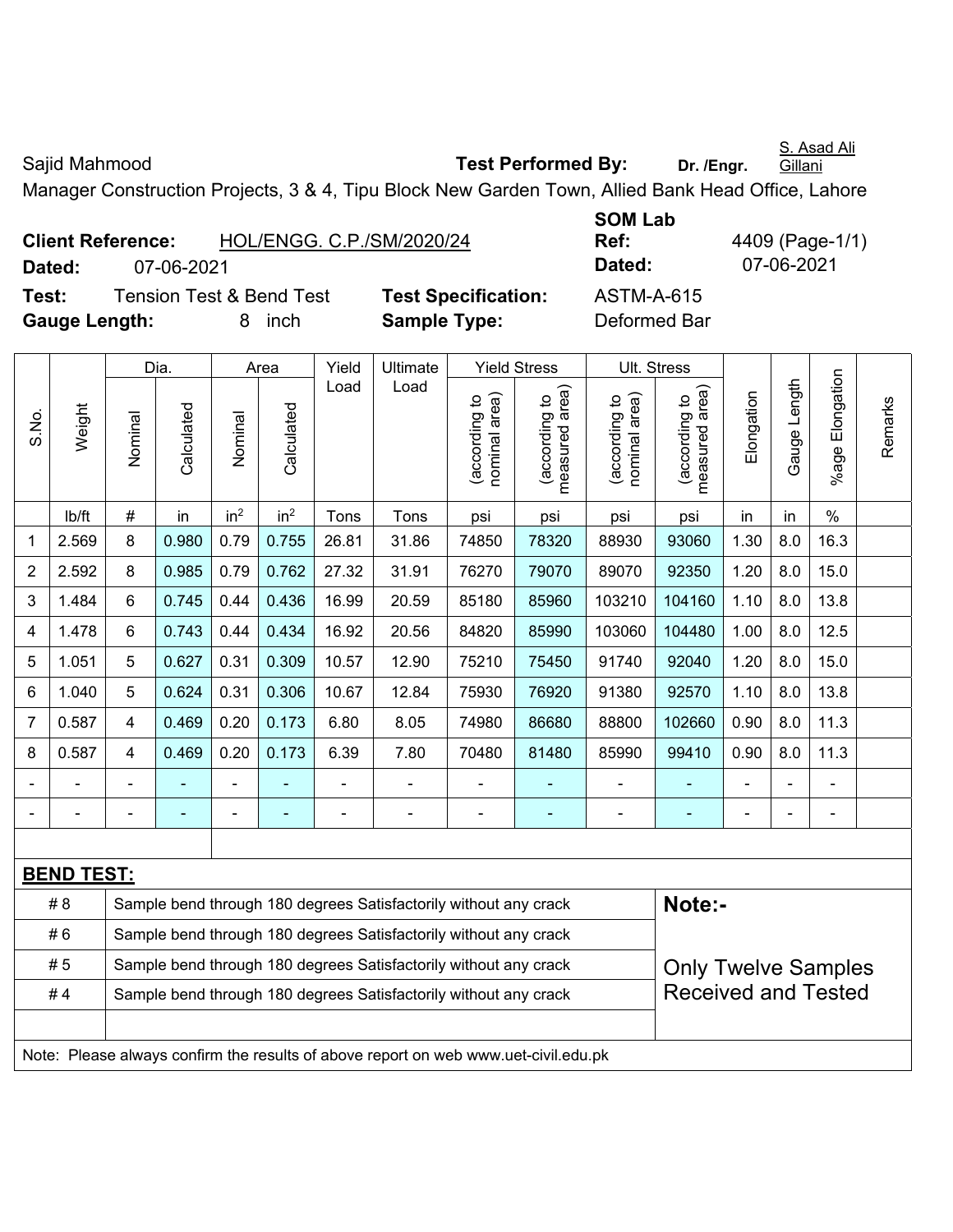Muhammad Shahbaz **Test Performed By:** Dr. /Engr. Imperium Hospitality (Pvt) Ltd. Lahore

**SOM Lab** 

Gillani

**Client Reference:** IHPL/Steel/081 **Dated:** 03-06-2021 **Dated:** 07-06-2021

|                  | <b>Date</b> |
|------------------|-------------|
| t Specification: | AST         |
|                  | n.c.        |

**Ref:** 4410(Page-1/2)

**Test:** Tension Test & Bend Test **Test Specification:** ASTM-A-615 **Gauge Length:** 8 inch **Sample Type:** Deformed Bar

|       |                   | Dia.                                                             |                | Area                     | Yield                                                                               | Ultimate       |                                                                                     | <b>Yield Stress</b>            | Ult. Stress                     |                                |                                 |                |                |                 |         |
|-------|-------------------|------------------------------------------------------------------|----------------|--------------------------|-------------------------------------------------------------------------------------|----------------|-------------------------------------------------------------------------------------|--------------------------------|---------------------------------|--------------------------------|---------------------------------|----------------|----------------|-----------------|---------|
| S.No. | Weight            | Nominal                                                          | Calculated     | Nominal                  | Calculated                                                                          | Load           | Load                                                                                | (according to<br>nominal area) | measured area)<br>(according to | nominal area)<br>(according to | (according to<br>measured area) | Elongation     | Gauge Length   | %age Elongation | Remarks |
|       | lb/ft             | $\#$                                                             | in             | in <sup>2</sup>          | in <sup>2</sup>                                                                     | Tons           | Tons                                                                                | psi                            | psi                             | psi                            | psi                             | in             | in             | $\%$            |         |
| 1     | 1.472             | 6                                                                | 0.743          | 0.44                     | 0.433                                                                               | 14.02          | 19.90                                                                               | 70260                          | 71390                           | 99740                          | 101350                          | 1.30           | 8.0            | 16.3            |         |
| 2     | 1.472             | 6                                                                | 0.743          | 0.44                     | 0.433                                                                               | 14.60          | 20.34                                                                               | 73170                          | 74350                           | 101940                         | 103580                          | 1.20           | 8.0            | 15.0            |         |
| 3     | 1.473             | 6                                                                | 0.743          | 0.44                     | 0.433                                                                               | 15.57          | 21.22                                                                               | 78020                          | 79290                           | 106380                         | 108100                          | 1.10           | 8.0            | 13.8            |         |
|       |                   |                                                                  |                | $\blacksquare$           |                                                                                     | L,             |                                                                                     |                                |                                 |                                |                                 | ä,             |                | ä,              |         |
|       |                   |                                                                  |                |                          |                                                                                     |                |                                                                                     |                                |                                 |                                |                                 |                |                | $\blacksquare$  |         |
|       |                   |                                                                  |                | ÷                        | $\blacksquare$<br>$\blacksquare$<br>$\overline{\phantom{a}}$<br>٠<br>$\blacksquare$ |                |                                                                                     |                                |                                 |                                |                                 |                |                |                 |         |
|       |                   | $\blacksquare$                                                   | $\blacksquare$ | $\overline{\phantom{a}}$ |                                                                                     | L,             | ÷,                                                                                  | $\blacksquare$                 |                                 | $\blacksquare$                 | ÷                               | $\blacksquare$ | $\blacksquare$ | $\blacksquare$  |         |
|       |                   | $\blacksquare$                                                   |                | $\overline{a}$           | ٠                                                                                   | L,             | $\blacksquare$                                                                      | $\blacksquare$                 | $\overline{\phantom{a}}$        | $\blacksquare$                 | ۰                               | $\blacksquare$ | i.             | ÷               |         |
|       |                   | $\blacksquare$                                                   | $\blacksquare$ | $\blacksquare$           |                                                                                     | Ē,             | ÷                                                                                   | $\blacksquare$                 | $\overline{\phantom{a}}$        | $\blacksquare$                 | ۰                               | $\blacksquare$ |                | $\blacksquare$  |         |
|       |                   | $\blacksquare$                                                   | ٠              | $\overline{\phantom{a}}$ | $\blacksquare$                                                                      | $\overline{a}$ | -                                                                                   | $\blacksquare$                 | $\overline{\phantom{a}}$        | $\blacksquare$                 | ÷                               | $\blacksquare$ |                | $\blacksquare$  |         |
|       |                   |                                                                  |                |                          |                                                                                     |                |                                                                                     |                                |                                 |                                |                                 |                |                |                 |         |
|       | <b>BEND TEST:</b> |                                                                  |                |                          |                                                                                     |                |                                                                                     |                                |                                 |                                |                                 |                |                |                 |         |
|       | #6                |                                                                  |                |                          |                                                                                     |                | Sample bend through 180 degrees Satisfactorily without any crack                    |                                |                                 |                                | Note:-                          |                |                |                 |         |
|       | #6                | Sample bend through 180 degrees Satisfactorily without any crack |                |                          |                                                                                     |                |                                                                                     |                                |                                 |                                |                                 |                |                |                 |         |
|       |                   |                                                                  |                |                          |                                                                                     |                |                                                                                     |                                |                                 |                                | <b>Only Five Samples</b>        |                |                |                 |         |
|       |                   |                                                                  |                |                          |                                                                                     |                |                                                                                     |                                |                                 |                                | <b>Received and Tested</b>      |                |                |                 |         |
|       |                   |                                                                  |                |                          |                                                                                     |                |                                                                                     |                                |                                 |                                |                                 |                |                |                 |         |
|       |                   |                                                                  |                |                          |                                                                                     |                | Note: Please always confirm the results of above report on web www.uet-civil.edu.pk |                                |                                 |                                |                                 |                |                |                 |         |

S. Asad Ali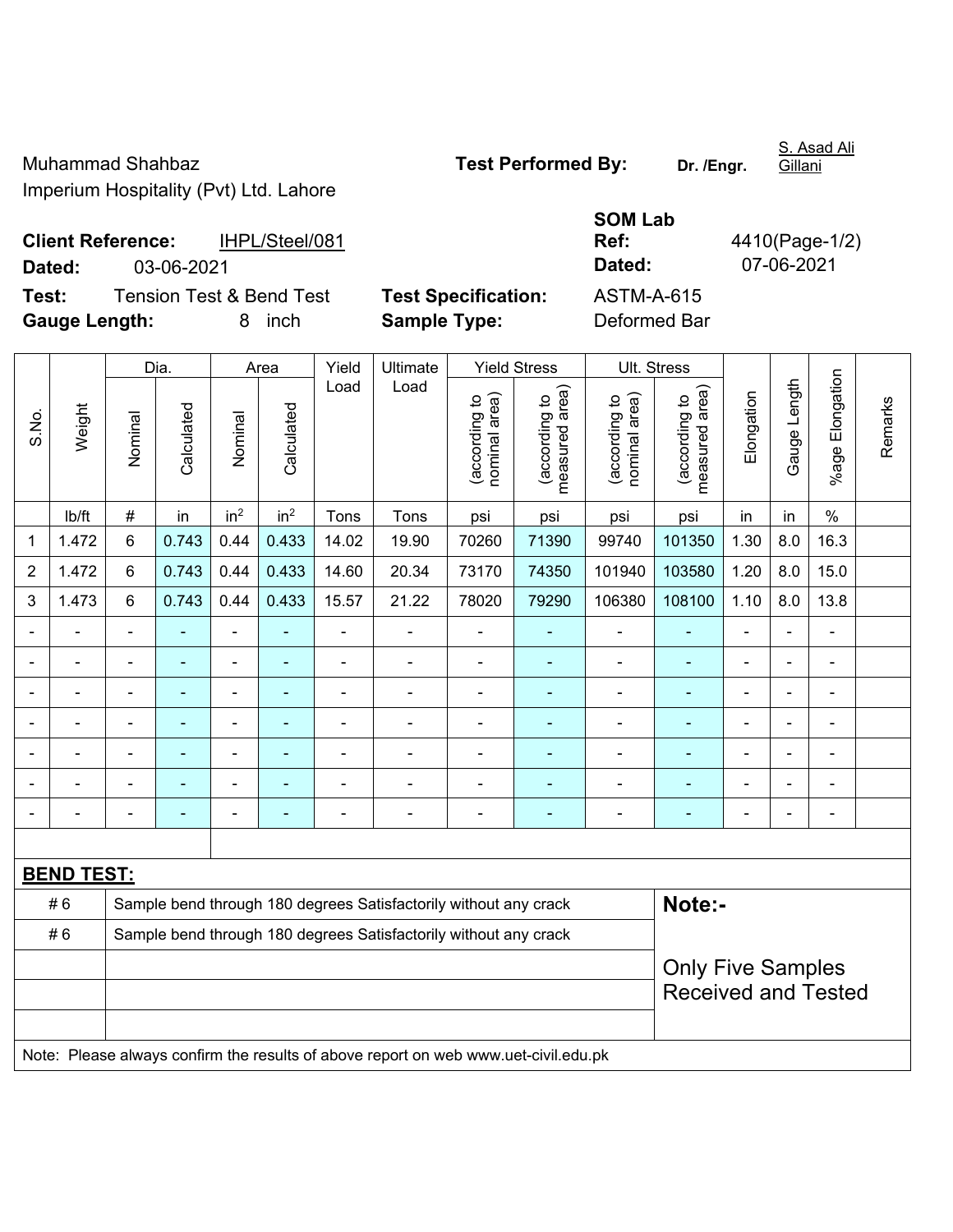Muhammad Shahbaz **Test Performed By:** Dr. /Engr. Imperium Hospitality (Pvt) Ltd. Lahore

S. Asad Ali

**SOM Lab Ref:** 4410(Page-2/2)

**Client Reference:** IHPL/Steel/080 **Dated:** 03-06-2021 **Dated:** 07-06-2021 **Test:** Tension Test & Bend Test **Test Specification:** ASTM-A-615 **Gauge Length:** 8 inch **Sample Type:** Deformed Bar

|                |                   | Dia.<br>Area                                                     |                |                 |                 | Yield          | Ultimate<br>Load                                                                    |                                | <b>Yield Stress</b>             | <b>Ult. Stress</b>             |                                 |                          |                |                 |         |
|----------------|-------------------|------------------------------------------------------------------|----------------|-----------------|-----------------|----------------|-------------------------------------------------------------------------------------|--------------------------------|---------------------------------|--------------------------------|---------------------------------|--------------------------|----------------|-----------------|---------|
| S.No.          | Weight            | Nominal                                                          | Calculated     | Nominal         | Calculated      | Load           |                                                                                     | nominal area)<br>(according to | measured area)<br>(according to | nominal area)<br>(according to | measured area)<br>(according to | Elongation               | Gauge Length   | %age Elongation | Remarks |
|                | lb/ft             | $\#$                                                             | in             | in <sup>2</sup> | in <sup>2</sup> | Tons           | Tons                                                                                | psi                            | psi                             | psi                            | psi                             | in                       | in             | $\%$            |         |
| 1              | 0.655             | 4                                                                | 0.494          | 0.20            | 0.192           | 5.83           | 8.48                                                                                | 64300                          | 66980                           | 93530                          | 97420                           | 1.40                     | 8.0            | 17.5            |         |
| 2              | 0.663             | 4                                                                | 0.498          | 0.20            | 0.195           | 5.68           | 8.31                                                                                | 62610                          | 64220                           | 91610                          | 93960                           | 1.30                     | 8.0            | 16.3            |         |
| 3              | 0.663             | 4                                                                | 0.498          | 0.20            | 0.195           | 5.78           | 8.41                                                                                | 63740                          | 65370                           | 92740                          | 95120                           | 1.20                     | 8.0            | 15.0            |         |
|                |                   | $\blacksquare$                                                   | L,             | ä,              |                 | $\blacksquare$ | ä,                                                                                  | L,                             |                                 | $\blacksquare$                 | ä,                              | $\blacksquare$           |                | ä,              |         |
|                |                   |                                                                  |                | ä,              |                 |                |                                                                                     |                                |                                 |                                |                                 |                          |                | $\blacksquare$  |         |
|                |                   |                                                                  |                | ÷               |                 | $\blacksquare$ |                                                                                     | ä,                             |                                 |                                |                                 | $\overline{\phantom{0}}$ |                | ۰               |         |
| $\blacksquare$ |                   | $\blacksquare$                                                   | $\blacksquare$ | $\blacksquare$  |                 | ä,             | $\blacksquare$                                                                      | ä,                             | ÷                               | $\blacksquare$                 | $\blacksquare$                  | $\blacksquare$           | $\blacksquare$ | $\blacksquare$  |         |
|                |                   |                                                                  | $\blacksquare$ | ÷               |                 | -              | $\blacksquare$                                                                      | ä,                             | ۰                               | $\overline{\phantom{0}}$       | $\blacksquare$                  | $\blacksquare$           |                | ÷               |         |
|                |                   | L,                                                               | ÷,             | $\blacksquare$  | ÷,              | $\blacksquare$ | ä,                                                                                  | ä,                             | $\blacksquare$                  | ä,                             | ä,                              | $\blacksquare$           |                | $\blacksquare$  |         |
|                |                   | Ē,                                                               | ä,             | ÷               | ä,              | $\blacksquare$ | ÷                                                                                   | Ĭ.                             | ÷                               | ÷                              |                                 | $\blacksquare$           |                | ÷,              |         |
|                |                   |                                                                  |                |                 |                 |                |                                                                                     |                                |                                 |                                |                                 |                          |                |                 |         |
|                | <b>BEND TEST:</b> |                                                                  |                |                 |                 |                |                                                                                     |                                |                                 |                                |                                 |                          |                |                 |         |
|                | #4                |                                                                  |                |                 |                 |                | Sample bend through 180 degrees Satisfactorily without any crack                    |                                |                                 |                                | Note:-                          |                          |                |                 |         |
|                | #4                | Sample bend through 180 degrees Satisfactorily without any crack |                |                 |                 |                |                                                                                     |                                |                                 |                                |                                 |                          |                |                 |         |
|                |                   | <b>Only Five Samples</b>                                         |                |                 |                 |                |                                                                                     |                                |                                 |                                |                                 |                          |                |                 |         |
|                |                   |                                                                  |                |                 |                 |                |                                                                                     |                                |                                 |                                | <b>Received and Tested</b>      |                          |                |                 |         |
|                |                   |                                                                  |                |                 |                 |                |                                                                                     |                                |                                 |                                |                                 |                          |                |                 |         |
|                |                   |                                                                  |                |                 |                 |                | Note: Please always confirm the results of above report on web www.uet-civil.edu.pk |                                |                                 |                                |                                 |                          |                |                 |         |

Gillani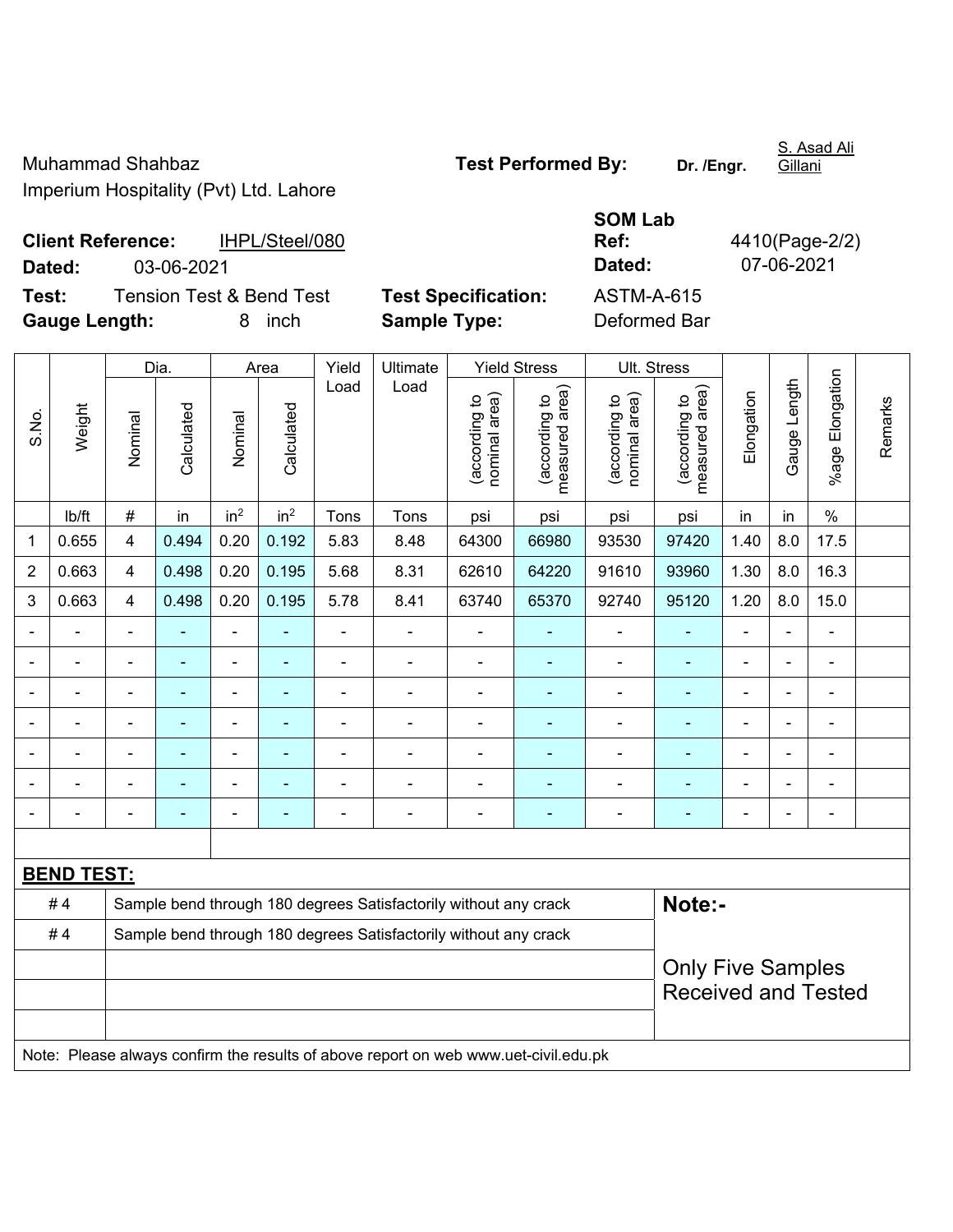Executive Engineer **Test Performed By: Dr. /Engr.** S Asad Ali Gillani

Highways Division Gujrat

#### **Client Reference:** 419/MCB

**Dated:** 17-03-2021 **Dated:** 07-06-2021

**Test:** Tension Test & Bend Test **Test Specification:** ASTM-A-615 **Gauge Length:** 8 inch **Sample Type:** Deformed Bar

**SOM Lab Ref:** 4411(Page-1/1)

Dia. | Area | Yield | Ultimate | Yield Stress | Ult. Stress %age Elongation %age Elongation Gauge Length Load Load Gauge Length (according to<br>measured area) measured area) (according to<br>measured area) measured area) (according to<br>nominal area) (according to<br>nominal area) Elongation nominal area) nominal area) Elongation (according to (according to (according to (according to Remarks Remarks **Calculated Calculated** Weight Calculated Calculated S.No. Nominal Nominal Vominal Vominal <code>ib/ft</code>  $\mid$  #  $\mid$  in  $\mid$  in<sup>2</sup>  $\mid$  in<sup>2</sup>  $\mid$  Tons  $\mid$  psi  $\mid$  psi  $\mid$  psi  $\mid$  psi  $\mid$  in  $\mid$  in  $\mid$  % 1 2.656 8 0.997 0.79 0.781 25.64 35.29 71570 72400 98520 99660 1.00 8.0 12.5 2 | 2.650 | 8 | 0.996 | 0.79 | 0.779 | 25.33 | 34.68 | 70720 | 71720 | 96820 | 98180 | 1.10 | 8.0 | 13.8 3 | 1.494 | 6 | 0.748 | 0.44 | 0.439 | 14.27 | 20.44 | 71540 | 71700 | 102450 | 102680 | 1.30 | 8.0 | 16.3 4 | 1.511 | 6 | 0.752 | 0.44 | 0.444 | 13.83 | 20.05 | 69340 | 68710 | 100500 | 99600 | 1.30 | 8.0 | 16.3 5 | 0.674 | 4 | 0.502 | 0.20 | 0.198 | 5.91 | 9.02 | 65200 | 65860 | 99480 | 100490 | 1.20 | 8.0 | 15.0 6 | 0.672 | 4 | 0.501 | 0.20 | 0.197 | 5.66 | 8.87 | 62390 | 63340 | 97800 | 99290 | 1.40 | 8.0 | 17.5 - - - - - - - - - - - - - - - - - - - - - - - - - - - - - - - - - - - - - - - - - - - - - - - - - - - - - - - - - - - - **BEND TEST:**  # 8 Sample bend through 180 degrees Satisfactorily without any crack **Note:**-#6 Sample bend through 180 degrees Satisfactorily without any crack #4 | Sample bend through 180 degrees Satisfactorily without any crack Only Nine Samples Received and Tested Note: Please always confirm the results of above report on web www.uet-civil.edu.pk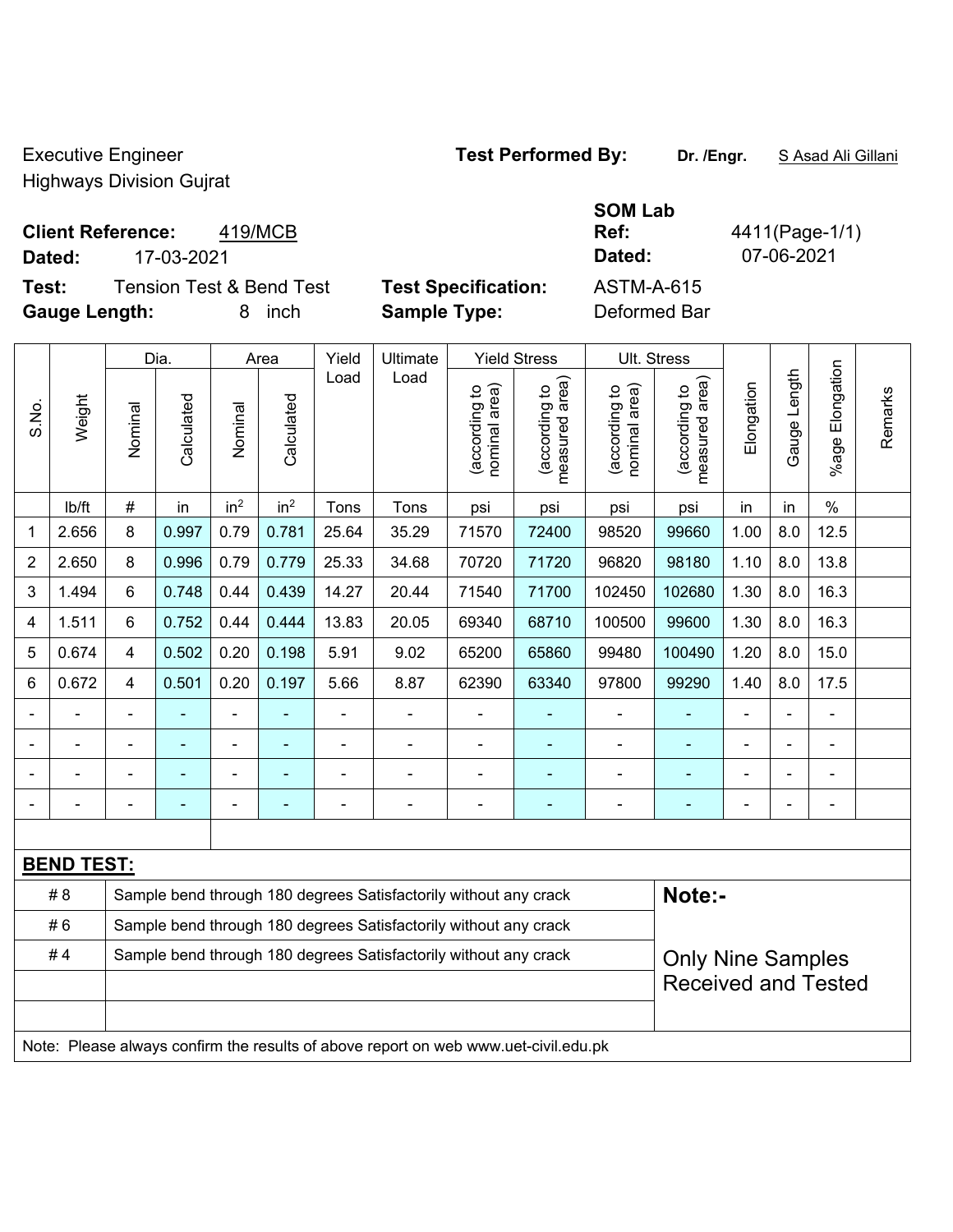Engr Tayyab Rasool **Test Performed By: Dr. /Engr.** 

S. Asad Ali Gillani

Project Manager, Renaissance international (Pvt) Ltd. Lahore Motorway City Project

**Client Reference:** QC/21/006 **Dated:** 07-06-2021 **Dated:** 07-06-2021 **Test:** Tension Test & Bend Test **Test Specification:** ASTM-A-615 **Gauge Length:** 8 inch **Sample Type:** Deformed Bar

**SOM Lab Ref:** 4415(Page-1/1)

|       |                   |                                                                  | Dia.       |                 | Area            | Yield          | Ultimate                                                                            |                                | <b>Yield Stress</b>             |                                | Ult. Stress                     |                |              |                              |         |
|-------|-------------------|------------------------------------------------------------------|------------|-----------------|-----------------|----------------|-------------------------------------------------------------------------------------|--------------------------------|---------------------------------|--------------------------------|---------------------------------|----------------|--------------|------------------------------|---------|
| S.No. | Weight            | Nominal                                                          | Calculated | Nominal         | Calculated      | Load           | Load                                                                                | (according to<br>nominal area) | (according to<br>measured area) | nominal area)<br>(according to | (according to<br>measured area) | Elongation     | Gauge Length | Elongation<br>%age l         | Remarks |
|       | lb/ft             | #                                                                | in         | in <sup>2</sup> | in <sup>2</sup> | Tons           | Tons                                                                                | psi                            | psi                             | psi                            | psi                             | in             | in           | $\%$                         |         |
| 1     | 2.615             | 8                                                                | 0.989      | 0.79            | 0.768           | 22.78          | 33.13                                                                               | 63610                          | 65430                           | 92490                          | 95140                           | 1.40           | 8.0          | 17.5                         |         |
| 2     | 2.611             | 8                                                                | 0.988      | 0.79            | 0.767           | 24.97          | 35.29                                                                               | 69720                          | 71810                           | 98520                          | 101480                          | 1.30           | 8.0          | 16.3                         |         |
| 3     | 1.481             | 6                                                                | 0.744      | 0.44            | 0.435           | 12.23          | 17.86                                                                               | 61320                          | 62020                           | 89520                          | 90550                           | 1.30           | 8.0          | 16.3                         |         |
| 4     | 1.468             | 6                                                                | 0.741      | 0.44            | 0.431           | 12.69          | 17.96                                                                               | 63620                          | 64940                           | 90030                          | 91910                           | 1.20           | 8.0          | 15.0                         |         |
| 5     | 0.674             | 4                                                                | 0.502      | 0.20            | 0.198           | 6.93           | 8.77                                                                                | 76440                          | 77210                           | 96670                          | 97650                           | 1.10           | 8.0          | 13.8                         |         |
| 6     | 0.676             | 4                                                                | 0.503      | 0.20            | 0.199           | 6.83           | 8.58                                                                                | 75320                          | 75690                           | 94650                          | 95130                           | 1.10           | 8.0          | 13.8                         |         |
|       |                   |                                                                  |            |                 |                 |                |                                                                                     |                                |                                 |                                |                                 |                |              |                              |         |
|       |                   |                                                                  |            |                 |                 |                |                                                                                     | $\blacksquare$                 |                                 |                                |                                 |                |              | $\blacksquare$               |         |
|       |                   |                                                                  |            |                 |                 |                |                                                                                     | $\blacksquare$                 |                                 |                                |                                 |                |              | ÷.                           |         |
|       |                   | ÷,                                                               |            | $\blacksquare$  |                 | $\blacksquare$ | ÷,                                                                                  | $\blacksquare$                 | ۰                               | $\overline{\phantom{a}}$       | ٠                               | $\blacksquare$ |              | $\qquad \qquad \blacksquare$ |         |
|       |                   |                                                                  |            |                 |                 |                |                                                                                     |                                |                                 |                                |                                 |                |              |                              |         |
|       | <b>BEND TEST:</b> |                                                                  |            |                 |                 |                |                                                                                     |                                |                                 |                                |                                 |                |              |                              |         |
|       | # 8               |                                                                  |            |                 |                 |                | Sample bend through 180 degrees Satisfactorily without any crack                    |                                |                                 |                                | Note:-                          |                |              |                              |         |
|       | #6                |                                                                  |            |                 |                 |                | Sample bend through 180 degrees Satisfactorily without any crack                    |                                |                                 |                                |                                 |                |              |                              |         |
|       | #4                | Sample bend through 180 degrees Satisfactorily without any crack |            |                 |                 |                |                                                                                     |                                |                                 |                                | <b>Only Nine Samples</b>        |                |              |                              |         |
|       |                   |                                                                  |            |                 |                 |                |                                                                                     |                                |                                 |                                | <b>Received and Tested</b>      |                |              |                              |         |
|       |                   |                                                                  |            |                 |                 |                |                                                                                     |                                |                                 |                                |                                 |                |              |                              |         |
|       |                   |                                                                  |            |                 |                 |                | Note: Please always confirm the results of above report on web www.uet-civil.edu.pk |                                |                                 |                                |                                 |                |              |                              |         |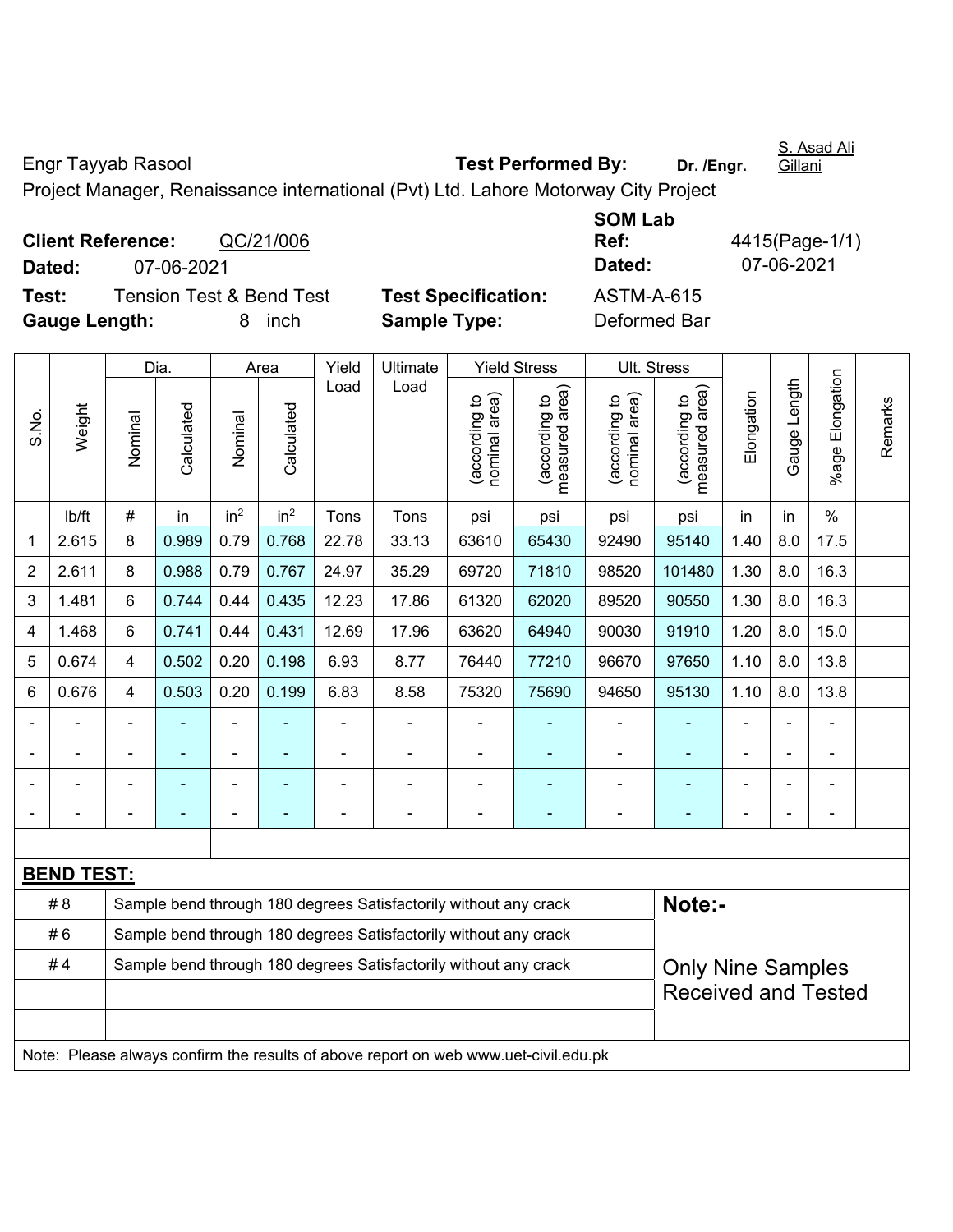Naveed Ahmed **Naveed Ahmed Test Performed By:** Dr. /Engr. Material Engineer, DHA, Bahawalpur)

Gillani

**Client Reference:** 535/QC/MTL **Dated:** 04-06-2021 **Dated:** 07-06-2021 **Test:** Tension Test & Bend Test **Test Specification:** ASTM-A-615

| <b>SOM Lab</b> |                |
|----------------|----------------|
| Ref:           | 4416(Page-1/1) |
| Dated:         | 07-06-2021     |

**Gauge Length:** 8 inch **Sample Type:** Deformed Bar(Mughal Suprem Steel

|                |                   |                | Dia.                     |                              | Area            | Yield          | Ultimate                                                                            |                                | <b>Yield Stress</b>             |                                | Ult. Stress                     |                |                          |                              |         |
|----------------|-------------------|----------------|--------------------------|------------------------------|-----------------|----------------|-------------------------------------------------------------------------------------|--------------------------------|---------------------------------|--------------------------------|---------------------------------|----------------|--------------------------|------------------------------|---------|
| S.No.          | Weight            | Nominal        | Calculated               | Nominal                      | Calculated      | Load           | Load                                                                                | nominal area)<br>(according to | measured area)<br>(according to | nominal area)<br>(according to | measured area)<br>(according to | Elongation     | Gauge Length             | %age Elongation              | Remarks |
|                | lb/ft             | $\#$           | in                       | in <sup>2</sup>              | in <sup>2</sup> | Tons           | Tons                                                                                | psi                            | psi                             | psi                            | psi                             | in             | in                       | $\%$                         |         |
| 1              | 2.633             | 8              | 0.993                    | 0.79                         | 0.774           | 26.88          | 36.80                                                                               | 75050                          | 76600                           | 102730                         | 104860                          | 1.20           | 8.0                      | 15.0                         |         |
|                |                   | $\overline{a}$ | $\overline{\phantom{0}}$ | ä,                           | L.              | $\blacksquare$ | ä,                                                                                  | $\blacksquare$                 |                                 | L,                             | $\overline{a}$                  | $\blacksquare$ | ÷                        | $\overline{a}$               |         |
| $\blacksquare$ | $\blacksquare$    | $\blacksquare$ | $\blacksquare$           | $\qquad \qquad \blacksquare$ | ٠               | $\blacksquare$ | $\overline{\phantom{a}}$                                                            | $\blacksquare$                 | $\overline{\phantom{a}}$        | $\blacksquare$                 | $\blacksquare$                  | $\blacksquare$ | $\overline{\phantom{a}}$ | $\overline{\phantom{a}}$     |         |
| $\blacksquare$ |                   | $\blacksquare$ | $\blacksquare$           | ÷,                           | ÷               | $\blacksquare$ | $\qquad \qquad \blacksquare$                                                        | $\overline{\phantom{a}}$       | $\blacksquare$                  | $\blacksquare$                 | $\qquad \qquad \blacksquare$    | $\blacksquare$ | $\blacksquare$           | $\blacksquare$               |         |
|                | ÷                 | $\blacksquare$ | $\blacksquare$           | $\blacksquare$               | $\blacksquare$  | $\blacksquare$ | ÷                                                                                   | ä,                             | $\blacksquare$                  | $\overline{\phantom{a}}$       | $\blacksquare$                  | $\blacksquare$ | $\blacksquare$           | $\qquad \qquad \blacksquare$ |         |
|                | ÷                 | $\blacksquare$ | $\blacksquare$           | $\blacksquare$               | ٠               | L,             | ÷                                                                                   | $\blacksquare$                 | $\overline{\phantom{a}}$        | $\blacksquare$                 | $\blacksquare$                  | $\blacksquare$ | ÷                        | ä,                           |         |
|                |                   |                | ÷                        | ÷                            | ä,              | L,             | ä,                                                                                  | $\blacksquare$                 | $\blacksquare$                  | L,                             | ä,                              | L,             | ÷                        | $\overline{a}$               |         |
|                |                   |                |                          | $\overline{a}$               |                 |                | $\blacksquare$                                                                      |                                |                                 | $\blacksquare$                 |                                 |                | $\blacksquare$           | $\blacksquare$               |         |
|                |                   |                |                          | ÷                            |                 |                | ۰                                                                                   |                                |                                 |                                |                                 |                |                          |                              |         |
| $\blacksquare$ |                   | $\blacksquare$ | $\blacksquare$           | $\blacksquare$               | $\overline{a}$  | $\blacksquare$ | ÷                                                                                   | $\blacksquare$                 | $\overline{\phantom{a}}$        | -                              | $\blacksquare$                  | $\blacksquare$ | $\blacksquare$           | $\overline{\phantom{a}}$     |         |
|                |                   |                |                          |                              |                 |                |                                                                                     |                                |                                 |                                |                                 |                |                          |                              |         |
|                | <b>BEND TEST:</b> |                |                          |                              |                 |                |                                                                                     |                                |                                 |                                |                                 |                |                          |                              |         |
|                | # 8               |                |                          |                              |                 |                | Sample bend through 180 degrees Satisfactorily without any crack                    |                                |                                 |                                | Note:-                          |                |                          |                              |         |
|                |                   |                |                          |                              |                 |                |                                                                                     |                                |                                 |                                |                                 |                |                          |                              |         |
|                |                   |                |                          |                              |                 |                |                                                                                     |                                |                                 |                                | <b>Only Two Samples</b>         |                |                          |                              |         |
|                |                   |                |                          |                              |                 |                |                                                                                     |                                |                                 | <b>Received and Tested</b>     |                                 |                |                          |                              |         |
|                |                   |                |                          |                              |                 |                |                                                                                     |                                |                                 |                                |                                 |                |                          |                              |         |
|                |                   |                |                          |                              |                 |                | Note: Please always confirm the results of above report on web www.uet-civil.edu.pk |                                |                                 |                                |                                 |                |                          |                              |         |

S. Asad Ali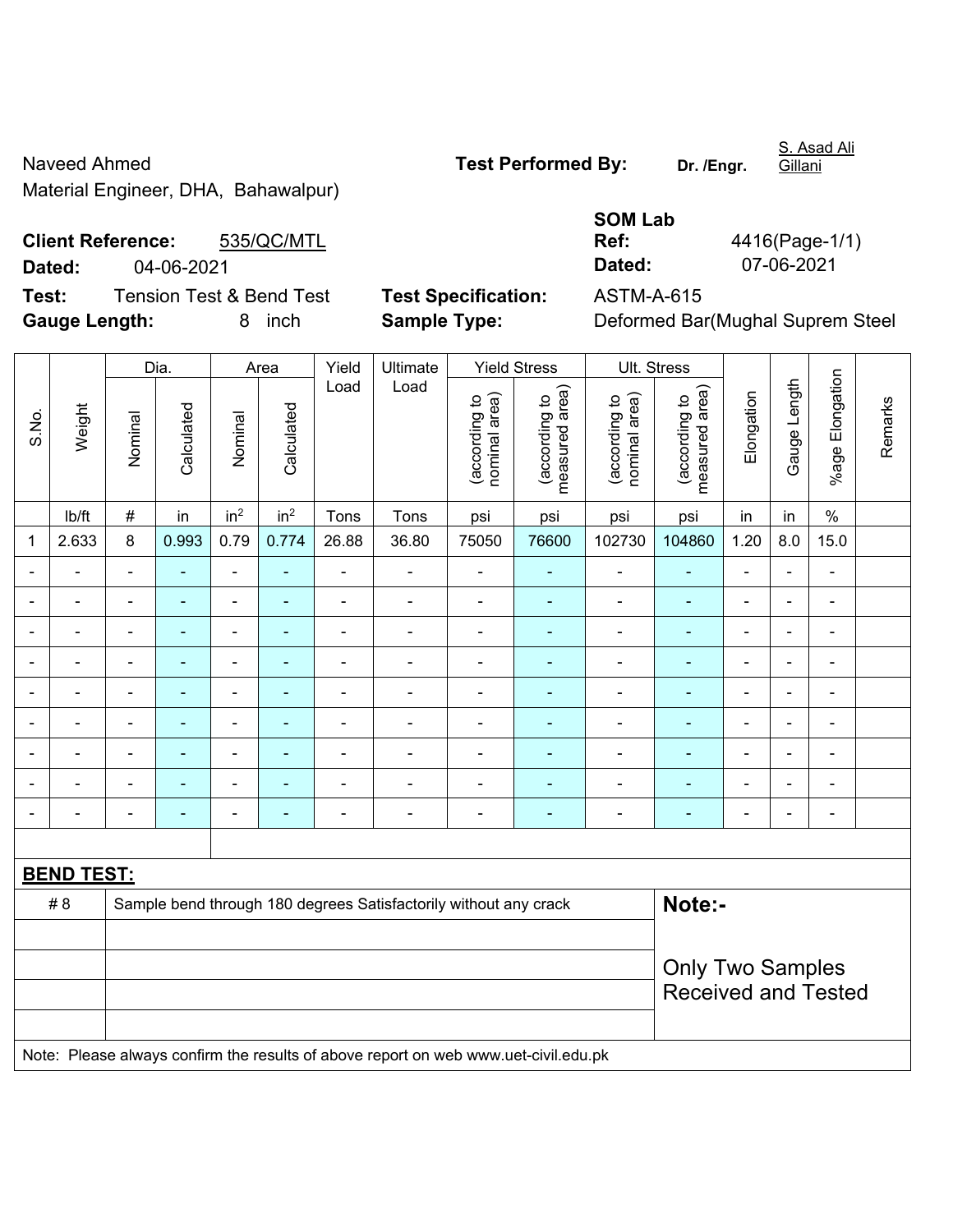Maj Adnan khalid® **Test Performed By:** Dr. /Engr. **S. Asad Ali Gillan** 

Steel)

Dy Dir MTL, Infra Development Works Phase XI, Sector -Q, Rahbar - (M/S DHAC )

|        | <b>Client Reference:</b>            | 408/241/E/Lab/79/16/4SWB   | <b>SOM LAD</b><br>Ref: |
|--------|-------------------------------------|----------------------------|------------------------|
| Dated: | 07-06-2021                          |                            | Dated:                 |
| Test:  | <b>Tension Test &amp; Bend Test</b> | <b>Test Specification:</b> | ASTM-A-615             |

**SOM Lab Ref:** 4417(Page-2/2) **Dated:** 07-06-2021 **Dated:** 07-06-2021

Deformed Bar ( Kamran

**Gauge Length:** 8 inch **Sample Type:** 

|                |                   |                         | Dia.           |                 | Area                     | Yield          | Ultimate                                                                            |                                | <b>Yield Stress</b>             |                                | Ult. Stress                     |                |                |                 |         |
|----------------|-------------------|-------------------------|----------------|-----------------|--------------------------|----------------|-------------------------------------------------------------------------------------|--------------------------------|---------------------------------|--------------------------------|---------------------------------|----------------|----------------|-----------------|---------|
| S.No.          | Weight            | Nominal                 | Calculated     | Nominal         | Calculated               | Load           | Load                                                                                | nominal area)<br>(according to | (according to<br>measured area) | nominal area)<br>(according to | (according to<br>measured area) | Elongation     | Gauge Length   | %age Elongation | Remarks |
|                | lb/ft             | $\#$                    | in             | in <sup>2</sup> | in <sup>2</sup>          | Tons           | Tons                                                                                | psi                            | psi                             | psi                            | psi                             | in             | in             | $\%$            |         |
| 1              | 0.657             | $\overline{\mathbf{4}}$ | 0.496          | 0.20            | 0.193                    | 6.27           | 8.77                                                                                | 69130                          | 71640                           | 96670                          | 100180                          | 1.30           | 8.0            | 16.3            |         |
| $\overline{2}$ | 0.657             | $\overline{4}$          | 0.496          | 0.20            | 0.193                    | 6.19           | 8.35                                                                                | 68230                          | 70710                           | 92060                          | 95400                           | 1.10           | 8.0            | 13.8            |         |
|                |                   |                         |                | $\blacksquare$  | $\blacksquare$           | $\blacksquare$ | ä,                                                                                  | $\blacksquare$                 |                                 | $\blacksquare$                 | $\blacksquare$                  | $\blacksquare$ |                | ÷               |         |
|                |                   |                         | $\blacksquare$ | ÷               | ٠                        | $\blacksquare$ | $\blacksquare$                                                                      | $\blacksquare$                 | ٠                               | ۰                              | $\blacksquare$                  | $\blacksquare$ |                | ÷               |         |
| $\blacksquare$ | ÷                 | $\blacksquare$          | $\blacksquare$ | ÷,              | ٠                        | $\blacksquare$ | ÷,                                                                                  | $\blacksquare$                 | $\blacksquare$                  | $\overline{\phantom{a}}$       | $\frac{1}{2}$                   | $\blacksquare$ | $\blacksquare$ | $\blacksquare$  |         |
|                | ä,                |                         | ÷              | $\blacksquare$  | $\overline{\phantom{0}}$ | $\blacksquare$ | ÷                                                                                   | $\overline{a}$                 | ÷                               | $\qquad \qquad \blacksquare$   | $\blacksquare$                  | $\blacksquare$ | ÷,             | ÷               |         |
|                | ÷                 | $\blacksquare$          | ÷,             | $\blacksquare$  | $\blacksquare$           | $\blacksquare$ | ÷                                                                                   | L,                             | $\blacksquare$                  | ÷,                             | ä,                              | $\blacksquare$ |                | ÷,              |         |
|                |                   |                         |                | L,              |                          | $\blacksquare$ |                                                                                     | ÷                              | ٠                               | ÷                              | ۰                               |                |                | $\blacksquare$  |         |
|                |                   |                         |                |                 |                          |                |                                                                                     | ÷                              |                                 | ۰                              |                                 |                |                |                 |         |
|                |                   | $\blacksquare$          | ۰              | ÷               | ٠                        | $\overline{a}$ | ÷                                                                                   | -                              | ٠                               | ÷                              | ۰                               | $\blacksquare$ | $\blacksquare$ | $\overline{a}$  |         |
|                |                   |                         |                |                 |                          |                |                                                                                     |                                |                                 |                                |                                 |                |                |                 |         |
|                | <b>BEND TEST:</b> |                         |                |                 |                          |                |                                                                                     |                                |                                 |                                |                                 |                |                |                 |         |
|                | #4                |                         |                |                 |                          |                | Sample bend through 180 degrees Satisfactorily without any crack                    |                                |                                 |                                | Note:-                          |                |                |                 |         |
|                |                   |                         |                |                 |                          |                |                                                                                     |                                |                                 |                                |                                 |                |                |                 |         |
|                |                   |                         |                |                 |                          |                |                                                                                     |                                |                                 |                                | <b>Only Three Samples</b>       |                |                |                 |         |
|                |                   |                         |                |                 |                          |                |                                                                                     |                                |                                 |                                | <b>Received and Tested</b>      |                |                |                 |         |
|                |                   |                         |                |                 |                          |                | Note: Please always confirm the results of above report on web www.uet-civil.edu.pk |                                |                                 |                                |                                 |                |                |                 |         |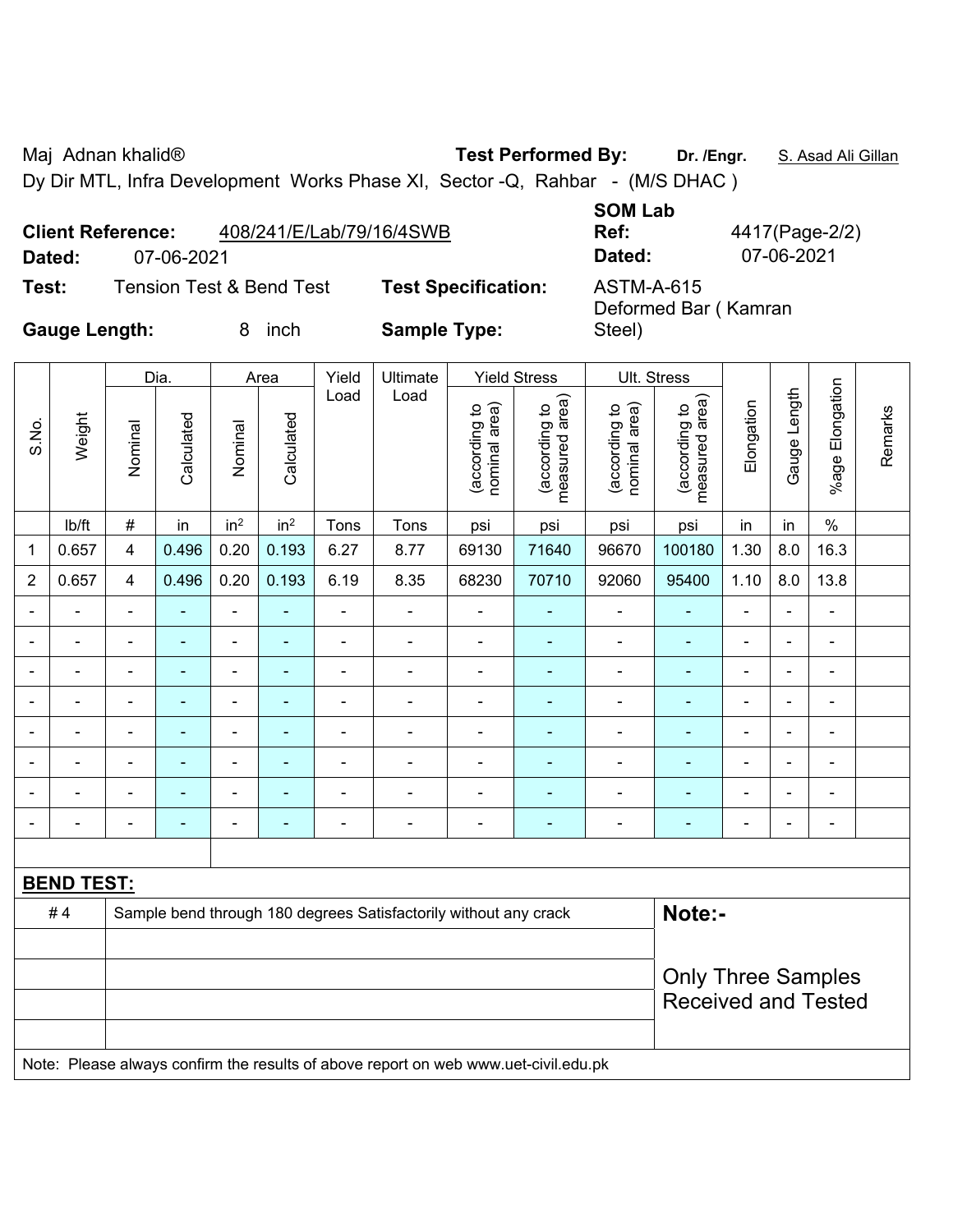Maj Adnan khalid® **Test Performed By:** Dr. /Engr. **S. Asad Ali Gillan** 

Dy Dir MTL, Infra Development Works Phase XI, Sector -Q, Rahbar - (M/S DHAC )

| <b>Client Reference:</b> |            | 408/241/E/Lab/78/OHWT02             |                           |
|--------------------------|------------|-------------------------------------|---------------------------|
| Dated:                   | 07-06-2021 |                                     |                           |
| Test:                    |            | <b>Tension Test &amp; Bend Test</b> | <b>Test Specification</b> |

**SOM Lab Ref:** 4417(Page-1/2) **Dated:** 07-06-2021 **Dated:** 07-06-2021

**on:** ASTM-A-615 Deformed Bar ( Kamran Steel)

**Gauge Length:** 8 inch **Sample Type:** 

|                |                   |                | Dia.                     |                          | Area            | Yield                        | Ultimate                                                                            |                                | <b>Yield Stress</b>             |                                | Ult. Stress                     |                |                          |                          |         |
|----------------|-------------------|----------------|--------------------------|--------------------------|-----------------|------------------------------|-------------------------------------------------------------------------------------|--------------------------------|---------------------------------|--------------------------------|---------------------------------|----------------|--------------------------|--------------------------|---------|
| S.No.          | Weight            | Nominal        | Calculated               | Nominal                  | Calculated      | Load                         | Load                                                                                | nominal area)<br>(according to | (according to<br>measured area) | nominal area)<br>(according to | (according to<br>measured area) | Elongation     | Gauge Length             | %age Elongation          | Remarks |
|                | lb/ft             | $\#$           | in                       | in <sup>2</sup>          | in <sup>2</sup> | Tons                         | Tons                                                                                | psi                            | psi                             | psi                            | psi                             | in             | in                       | $\%$                     |         |
| 1              | 1.489             | 6              | 0.747                    | 0.44                     | 0.438           | 12.44                        | 18.11                                                                               | 62340                          | 62620                           | 90800                          | 91210                           | 1.60           | 8.0                      | 20.0                     |         |
| $\overline{2}$ | 1.492             | 6              | 0.747                    | 0.44                     | 0.438           | 12.74                        | 18.24                                                                               | 63870                          | 64160                           | 91410                          | 91830                           | 1.50           | 8.0                      | 18.8                     |         |
|                |                   | $\blacksquare$ | $\blacksquare$           | ÷,                       |                 | $\qquad \qquad \blacksquare$ |                                                                                     | $\blacksquare$                 |                                 | $\blacksquare$                 | ۰                               | $\blacksquare$ |                          | $\overline{\phantom{0}}$ |         |
|                | $\blacksquare$    | $\blacksquare$ | ÷,                       | $\blacksquare$           | ÷               | $\overline{\phantom{a}}$     | ÷,                                                                                  | $\blacksquare$                 | ÷                               | $\overline{a}$                 | $\blacksquare$                  | $\blacksquare$ | ÷                        | $\blacksquare$           |         |
|                |                   |                | $\blacksquare$           | ÷                        | ٠               | $\blacksquare$               |                                                                                     | ÷                              | ٠                               | $\blacksquare$                 | $\blacksquare$                  |                |                          | $\blacksquare$           |         |
|                |                   |                |                          | ÷                        |                 | $\blacksquare$               |                                                                                     | ä,                             |                                 | $\blacksquare$                 |                                 | ٠              |                          | ۰                        |         |
| $\blacksquare$ |                   | $\blacksquare$ | $\blacksquare$           | ÷,                       | ÷               | $\blacksquare$               | $\blacksquare$                                                                      | L,                             | ۰                               | $\blacksquare$                 | $\blacksquare$                  | $\blacksquare$ | ä,                       | $\blacksquare$           |         |
|                |                   | ٠              | $\overline{\phantom{0}}$ | $\overline{\phantom{a}}$ |                 | $\blacksquare$               | $\blacksquare$                                                                      | -                              | ۰                               | $\overline{\phantom{0}}$       | $\blacksquare$                  | Ē,             | $\overline{\phantom{0}}$ | $\overline{\phantom{a}}$ |         |
|                | $\blacksquare$    | $\blacksquare$ | ä,                       | $\blacksquare$           | $\blacksquare$  | ä,                           | ä,                                                                                  | ä,                             | ٠                               | $\blacksquare$                 | ä,                              | $\blacksquare$ | ÷                        | $\blacksquare$           |         |
|                |                   |                |                          | $\overline{a}$           | Ē.              | $\blacksquare$               | $\blacksquare$                                                                      | ä,                             | ۰                               | $\blacksquare$                 | $\blacksquare$                  | $\blacksquare$ |                          | $\blacksquare$           |         |
|                |                   |                |                          |                          |                 |                              |                                                                                     |                                |                                 |                                |                                 |                |                          |                          |         |
|                | <b>BEND TEST:</b> |                |                          |                          |                 |                              |                                                                                     |                                |                                 |                                |                                 |                |                          |                          |         |
|                | #6                |                |                          |                          |                 |                              | Sample bend through 180 degrees Satisfactorily without any crack                    |                                |                                 |                                | Note:-                          |                |                          |                          |         |
|                |                   |                |                          |                          |                 |                              |                                                                                     |                                |                                 |                                |                                 |                |                          |                          |         |
|                |                   |                |                          |                          |                 |                              |                                                                                     |                                |                                 |                                | <b>Only Three Samples</b>       |                |                          |                          |         |
|                |                   |                |                          |                          |                 |                              |                                                                                     |                                |                                 |                                | <b>Received and Tested</b>      |                |                          |                          |         |
|                |                   |                |                          |                          |                 |                              |                                                                                     |                                |                                 |                                |                                 |                |                          |                          |         |
|                |                   |                |                          |                          |                 |                              | Note: Please always confirm the results of above report on web www.uet-civil.edu.pk |                                |                                 |                                |                                 |                |                          |                          |         |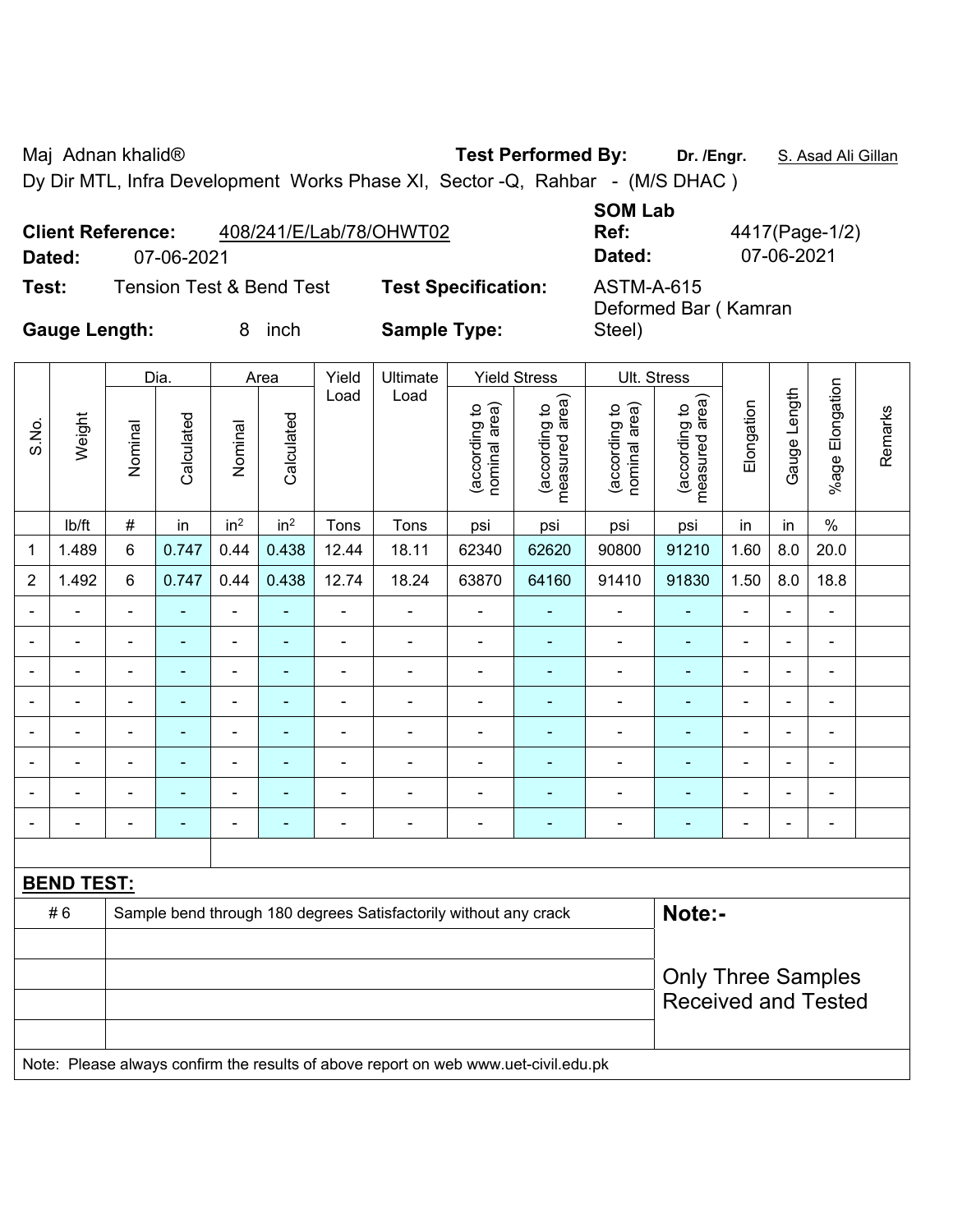Engr Faisal Iqbal **Test Performed By: Dr. /Engr.**  S. Asad Ali Gillani

**Client Reference:** AEC/GUJ/2021/19

S.No.

**Dated:** 27-06-2021 **Dated:** 07-06-2021 **Test:** Tension Test & Bend Test **Test Specification:** ASTM-A-615 **Gauge Length:** 8 inch **Sample Type:** Deformed Bar

Dia. | Area | Yield | Ultimate | Yield Stress | Ult. Stress %age Elongation %age Elongation Gauge Length Load Load Gauge Length (according to<br>measured area) measured area) measured area) (according to<br>nominal area) (according to<br>nominal area) nominal area) nominal area) (according to<br>measured area) Elongation Elongation (according to (according to (according to (according to Weight **Calculated Calculated** Calculated Calculated Nominal Nominal Vominal Nominal | lb/ft | # | in | in<sup>2</sup> | in<sup>2</sup> | Tons | Tons | psi | psi | psi | psi | in | in | % 1 2.612 8 0.989 0.79 0.768 25.81 33.81 72060 74120 94400 97100 1.40 8.0 17.5 2 | 1.482 | 6 | 0.745 | 0.44 | 0.436 | 16.02 | 19.88 | 80320 | 81060 | 99640 | 100550 | 1.20 | 8.0 | 15.0 3 | 1.035 | 5 | 0.622 | 0.31 | 0.304 | 10.72 | 13.12 | 76300 | 77800 | 93340 | 95180 | 1.10 | 8.0 | 13.8 4 | 0.649 | 4 | 0.493 | 0.20 | 0.191 | 5.63 | 8.83 | 62050 | 64980 | 97350 | 101930 | 1.00 | 8.0 | 12.5 - - - - - - - - - - - - - - - - - - - - - - - - - - - - - -

- - - - - - - - - - - - - - - - - - - - - - - - - - - - - - - - - - - - - - - - - - - - - **BEND TEST:**  # 8 Sample bend through 180 degrees Satisfactorily without any crack **Note:- Note:** #6 Sample bend through 180 degrees Satisfactorily without any crack Only Eight Samples Received and Tested #5 Sample bend through 180 degrees Satisfactorily without any crack #4 Sample bend through 180 degrees Satisfactorily without any crack Note: Please always confirm the results of above report on web www.uet-civil.edu.pk

- - - - - - - - - - - - - - -

**SOM Lab Ref:** 4418(Page-1/1)

Remarks

Remarks

Resident Engineer, Allied Engineering Consultants (Pvt) Ltd.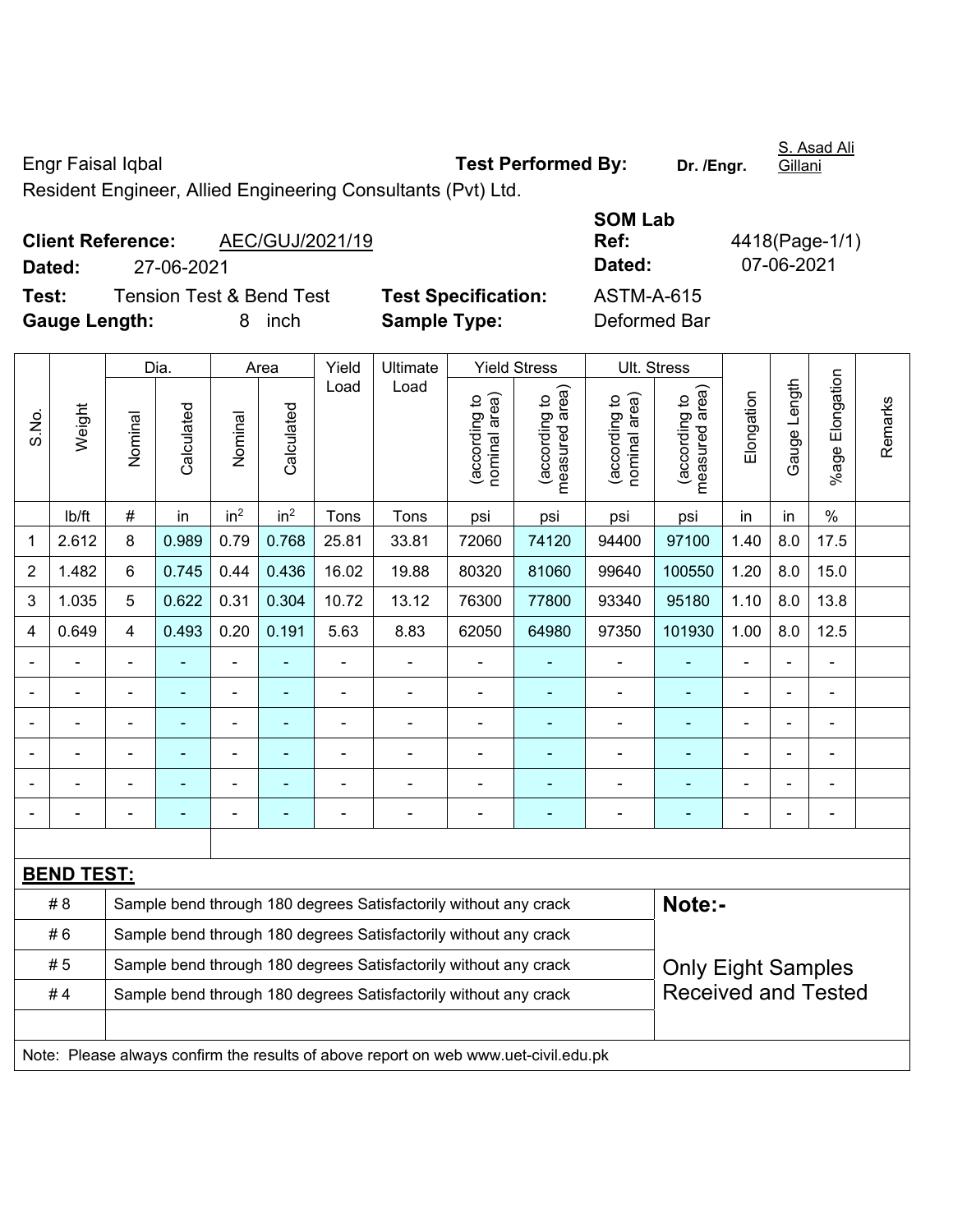Asif Pervaiz Butt **Test Performed By:** Dr. /Engr.

S. Asad Ali

Project Manager, AYQ Developers Pvt. Ltd. Lahore

### **Client Reference:** Nil

**Test:** Tension Test & Bend Test **Test Specification:** ASTM-A-615 **Gauge Length:** 8 inch **Sample Type:** Deformed Bar (Ittefaq Steel)

|                          |            | <b>SOM Lab</b> |                |
|--------------------------|------------|----------------|----------------|
| <b>Client Reference:</b> | Nil        | Ref:           | 4419(Page-1/1) |
| Dated:                   | 07-06-2021 | Dated:         | 07-06-2021     |

Dia. | Area | Yield | Ultimate | Yield Stress | Ult. Stress %age Elongation %age Elongation Gauge Length Load Load Gauge Length (according to<br>measured area) measured area) measured area) (according to<br>nominal area) (according to<br>nominal area) (according to<br>measured area) nominal area) nominal area) Elongation Elongation (according to (according to (according to (according to Remarks Remarks Weight **Calculated Calculated** Calculated Calculated S.No. Nominal Nominal Nominal Nominal | lb/ft | # | in | in<sup>2</sup> | in<sup>2</sup> | Tons | Tons | psi | psi | psi | psi | in | in | % 1 | 2.629 | 8 | 0.992 | 0.79 | 0.773 | 34.86 | 38.45 | 97330 | 99470 | 107340 | 109700 | 1.10 | 8.0 | 13.8 2 | 2.598 | 8 | 0.986 | 0.79 | 0.763 | 27.73 | 35.17 | 77410 | 80150 | 98180 | 101660 | 1.20 | 8.0 | 15.0 3 | 2.643 | 8 | 0.995 | 0.79 | 0.777 | 33.64 | 37.43 | 93910 | 95480 | 104500 | 106250 | 1.10 | 8.0 | 13.8 - - - - - - - - - - - - - - - - - - - - - - - - - - - - - - - - - - - - - - - - - - - - - - - - - - - - - - - - - - - - - - - - - - - - - - - - - - - - - - - - - - - - - - - - - - - - - - - - - - - - - - - - - **BEND TEST:**  -- No Bend test performed **Note:**-Only Four Samples Received and Tested Note: Please always confirm the results of above report on web www.uet-civil.edu.pk

**Gillani**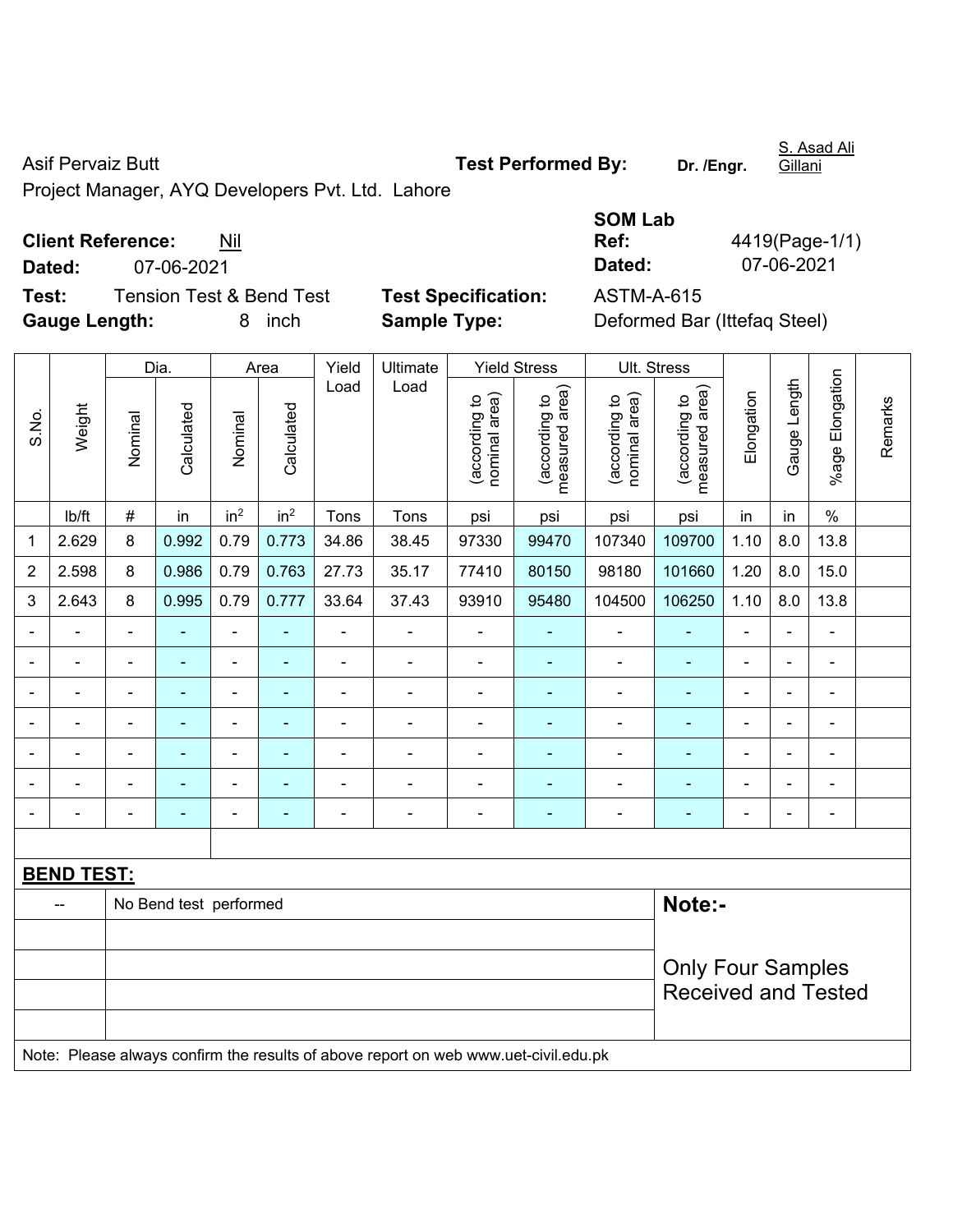Dr. Umar Karim Mirza **Test Performed By:** Dr. /Engr.

S. Asad Ali Gillani

Project Incharge, Ravi Chemical Complex, Sheikhupura

| <b>Client Reference:</b> | nil |
|--------------------------|-----|
|--------------------------|-----|

**Dated:** 07-06-2021 **Dated:** 07-06-2021

**Test:** Tension Test & Bend Test **Test Specification:** Gauge Length: **8** inch **Sample Type:** 

| <b>SOM Lab</b> |                 |
|----------------|-----------------|
| Ref:           | 4420 (Page-1/1) |
| Dated:         | 07-06-2021      |
| ASTM-A-615     |                 |
| Deformed Bar   |                 |

|                |                   |                | Dia.           |                          | Area            | Yield          | Ultimate                                                                            |                                | <b>Yield Stress</b>             |                                | Ult. Stress                     |                |                |                              |         |
|----------------|-------------------|----------------|----------------|--------------------------|-----------------|----------------|-------------------------------------------------------------------------------------|--------------------------------|---------------------------------|--------------------------------|---------------------------------|----------------|----------------|------------------------------|---------|
| S.No.          | Weight            | Nominal        | Calculated     | Nominal                  | Calculated      | Load           | Load                                                                                | nominal area)<br>(according to | (according to<br>measured area) | nominal area)<br>(according to | (according to<br>measured area) | Elongation     | Gauge Length   | %age Elongation              | Remarks |
|                | lb/ft             | $\#$           | in             | in <sup>2</sup>          | in <sup>2</sup> | Tons           | Tons                                                                                | psi                            | psi                             | psi                            | psi                             | in             | in             | $\%$                         |         |
| $\mathbf 1$    | 1.461             | $\,6$          | 0.739          | 0.44                     | 0.429           | 12.86          | 18.45                                                                               | 64480                          | 66140                           | 92480                          | 94850                           | 1.50           | 8.0            | 18.8                         |         |
| $\overline{2}$ | 1.463             | 6              | 0.740          | 0.44                     | 0.430           | 13.12          | 18.65                                                                               | 65760                          | 67290                           | 93510                          | 95680                           | 1.40           | 8.0            | 17.5                         |         |
|                | $\blacksquare$    |                |                | $\blacksquare$           |                 |                | ä,                                                                                  | $\blacksquare$                 |                                 |                                |                                 | $\blacksquare$ |                | $\blacksquare$               |         |
| $\blacksquare$ | ÷.                | $\blacksquare$ | ä,             | $\blacksquare$           | $\blacksquare$  | L,             | ä,                                                                                  | $\blacksquare$                 | $\blacksquare$                  | ä,                             | $\blacksquare$                  | $\blacksquare$ | ä,             | ÷,                           |         |
| $\blacksquare$ | $\blacksquare$    | $\blacksquare$ | ۰              | $\blacksquare$           | ٠               | $\blacksquare$ | $\blacksquare$                                                                      | $\blacksquare$                 | $\blacksquare$                  | $\overline{\phantom{a}}$       | $\blacksquare$                  | $\blacksquare$ | $\blacksquare$ | $\qquad \qquad \blacksquare$ |         |
|                | $\frac{1}{2}$     | $\blacksquare$ | ä,             | $\blacksquare$           | ÷               | ÷,             | ä,                                                                                  | $\blacksquare$                 |                                 | ÷,                             | $\blacksquare$                  | $\blacksquare$ | ä,             | $\qquad \qquad \blacksquare$ |         |
| $\overline{a}$ | $\blacksquare$    | $\blacksquare$ | ÷              | $\blacksquare$           | $\blacksquare$  | $\blacksquare$ | $\blacksquare$                                                                      | $\blacksquare$                 | ٠                               | $\blacksquare$                 | $\blacksquare$                  | $\blacksquare$ |                | $\blacksquare$               |         |
|                | $\blacksquare$    |                | $\blacksquare$ |                          |                 | Ē,             | Ē,                                                                                  | $\blacksquare$                 |                                 |                                |                                 |                |                | $\blacksquare$               |         |
|                |                   |                |                |                          |                 |                | ÷                                                                                   | $\blacksquare$                 |                                 | ٠                              |                                 |                |                | $\blacksquare$               |         |
|                | $\blacksquare$    | $\blacksquare$ |                | $\overline{\phantom{0}}$ | ۰               | $\blacksquare$ | $\overline{\phantom{0}}$                                                            | $\blacksquare$                 | $\blacksquare$                  | ۰                              | $\blacksquare$                  | $\blacksquare$ |                | $\blacksquare$               |         |
|                |                   |                |                |                          |                 |                |                                                                                     |                                |                                 |                                |                                 |                |                |                              |         |
|                | <b>BEND TEST:</b> |                |                |                          |                 |                |                                                                                     |                                |                                 |                                |                                 |                |                |                              |         |
|                | #6                |                |                |                          |                 |                | Sample bend through 180 degrees Satisfactorily without any crack                    |                                |                                 |                                | Note:-                          |                |                |                              |         |
|                |                   |                |                |                          |                 |                |                                                                                     |                                |                                 |                                |                                 |                |                |                              |         |
|                |                   |                |                |                          |                 |                |                                                                                     |                                |                                 |                                |                                 |                |                | <b>Only Three Samples</b>    |         |
|                |                   |                |                |                          |                 |                |                                                                                     |                                |                                 |                                | <b>Received and Tested</b>      |                |                |                              |         |
|                |                   |                |                |                          |                 |                |                                                                                     |                                |                                 |                                |                                 |                |                |                              |         |
|                |                   |                |                |                          |                 |                | Note: Please always confirm the results of above report on web www.uet-civil.edu.pk |                                |                                 |                                |                                 |                |                |                              |         |